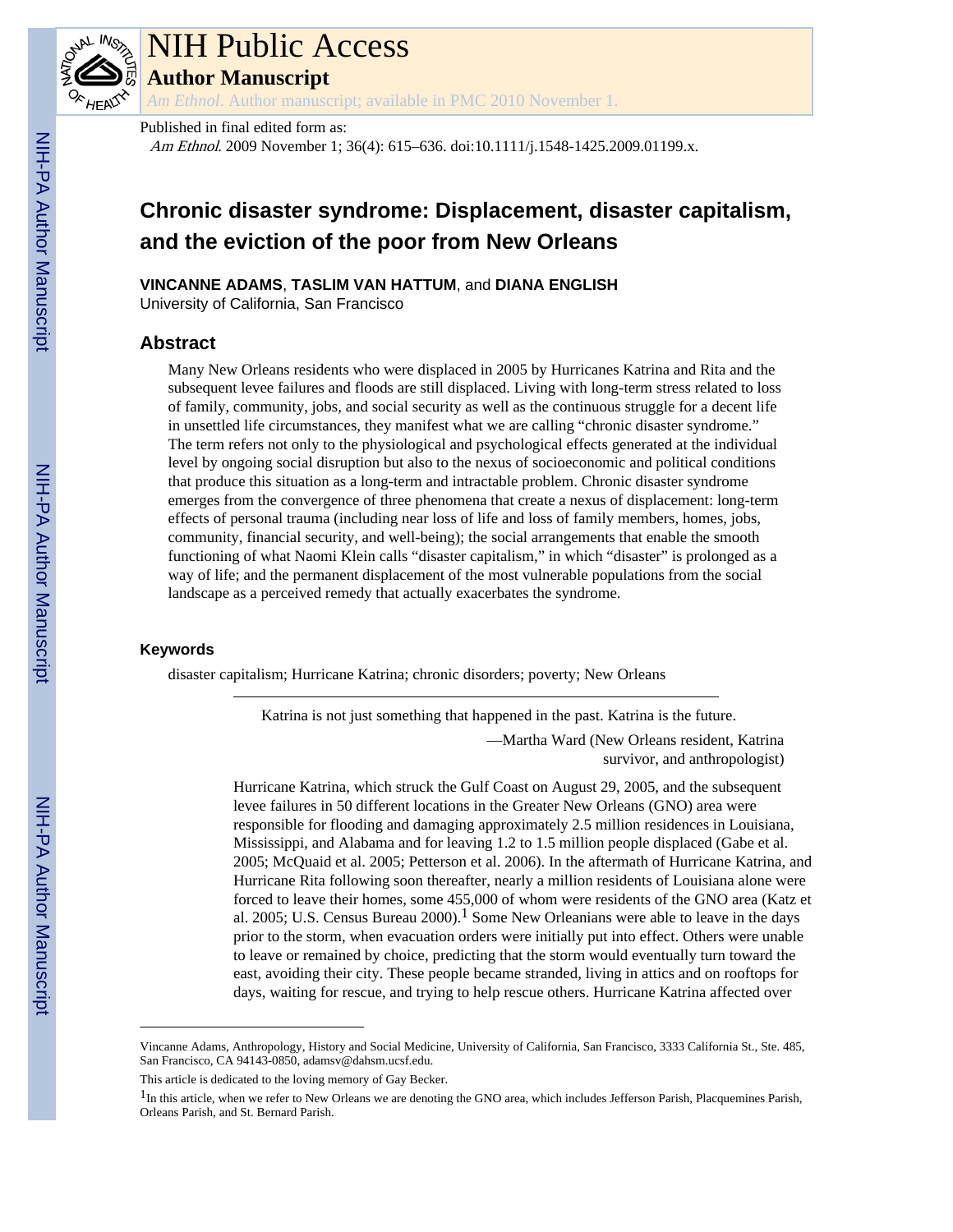90,000 square miles of the Gulf Coast, and the city of New Orleans was transformed into a lake in the tidal floodplain of the Gulf Atlantic for several weeks (Erikson 2007).

Most residents who owned homes or land were eventually able to return to a changed New Orleans, some a few months later and others over a year or two later, finding homes that had been destroyed by water, mold, and large debris (cars, barges, and trees) that had landed in them. Upon return, most of those who had been evacuated began living in Federal Emergency Management Agency (FEMA) trailers, trying to sort out their insurance or federal and state assistance opportunities for rebuilding their homes. Many of these residents were still living in trailers three years later. Today, many residents of New Orleans are still experiencing the deleterious effects of long-term displacement and disruption. By August 2008, only 72 percent of evacuated New Orleans residents had returned to the GNO area, although not necessarily to their rebuilt homes, and the area had reached 87 percent of its pre-Katrina population, although this population was not necessarily the same as the pre-Katrina one (Lui and Plyer 2008). Our research showed that in the most recovered of the impacted neighborhoods only 40–50 percent of the community had returned and rebuilt. Of residents who did come back, 52 percent had returned to the 20 percent of the city that saw the least flooding, overcrowding "dry" neighborhoods where, previously, only 39 percent of the city's residents had lived (Lui and Plyer 2008). By August 2008, building permits had been issued for approximately 113,000 homes in the GNO area, but over 65,000 homes remained blighted or had been demolished, and approximately 6,000 sat vacant (Lui and Plyer 2008). In March 2008, New Orleans officially took the title for having more blighted, vacant residential properties than any other metropolitan area in the United States, beating Detroit by 16 percent and Baltimore by 13 percent (Russell 2008).

New Orleanians who had lived in public housing, rented homes, or low-income trailers had an even harder time returningthan property owners did. Placed into FEMA trailer parks far outside the city, many of these residents were ineligible for much of the aid that was available to homeowners. Because the number of available rental housing units had dropped to an all-time low and occupancy of available units had skyrocketed to 99 percent, rents quickly soared, putting housing out of reach for many previous low-income renters. Prior to Katrina, the average rent for a one-bedroom apartment in the GNO area was \$578. It rose to \$803 by July 2006. By summer 2008, rents were reportedly 46 percent higher than they had been pre-Katrina (Gulf Coast Reconstruction Watch 2006; Liu and Plyer 2008). Public housing units that had been occupied by the lowest-income residents, most of whom formed the city's underclass of part-time and wage laborers and who cycled on and off public assistance, were made unavailable. Rather than seeing these units (many of them untouched by the floodwaters) as an important resource for housing former residents, the city instead moved quickly to implement plans to tear them down and build mixed-income condominium–rental units in their place. Families who had lived in them were still living in FEMA trailers years later, unable to move back into housing in New Orleans. They were told to vacate their trailers by no later than July of  $2008<sup>2</sup>$ 

In this article, we use the term *displaced* to mean several things. It refers, first of all, to those people who were evacuated from New Orleans, who were literally displaced for months or sometimes several years before being able to return. All New Orleanians were originally displaced by the events of August 2005. Temporally speaking, displacement ended for a small number of people who were able to return to their undamaged or only slightly damaged homes and for those who returned to New Orleans to different or new homes or apartments. Even among these people, however, there was an ongoing sense of displacement from the community that they once called "home." *Displaced* also refers to the people who

<sup>2</sup>Some residents of these trailers were told to vacate as early as February 2007.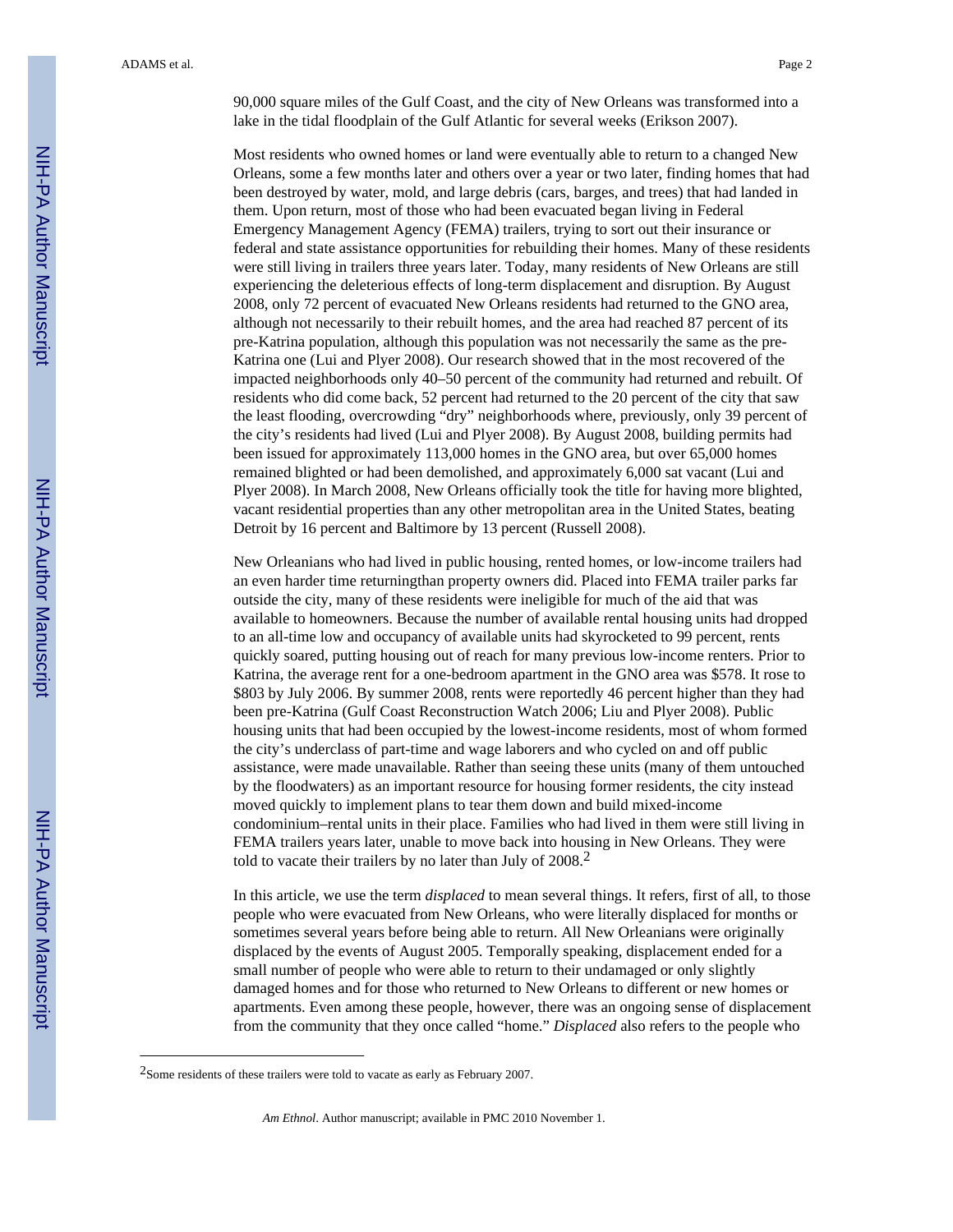were able to return to New Orleans but who were not able to move back into their homes, who remained in FEMA trailers or rented spaces for several years or more, and who told us that they were experiencing ongoing "displacement" in the sense that their lives had not returned to normal, even though they were back in their "place of residence." They lived in trailers on their property, but they were not yet in their "homes." Finally, *displaced* refers to those people who were permanently displaced, first by the hurricane and floods and then, more significantly, by the political machinery that was subsequently set in motion, which resulted in the deliberate and permanent eviction of the poor from New Orleans.

In this article, we explore the contours of what we call "chronic disaster syndrome" as a confluence of three factors: (1) individual suffering (in the form of effects of chronic trauma and long-term displacement); (2) the workings of disaster capitalism (as revealed in the case of Katrina's aftermath) tied to the undermining of public infrastructures of social welfare and their replacement with private-sector service provision through contracts with for-profit corporations; and (3) the ways that displacement of the three types just described functions within disaster capitalism as an ongoing productive "way of life."

"Chronic disaster syndrome" thus refers in this analysis to the cluster of trauma-and posttrauma-related phenomena that are at once individual, social, and political and that are associated with disaster as simultaneously causative and experiential of a chronic condition of distress in relation to displacement. In other words, we propose that the nomenclature be used to refer not just to the individual diseases associated with the stress of disruption that manifest in individual bodies but also to the social conditions that produce distress, tied in nonspecific ways to larger political and economic arrangements that generate belief in, but ultimately prevent, recovery from disasters. In particular, the syndrome articulates the powerful way in which displacement is simultaneously recognized as a cause, symptom, and, ultimately, false cure for disasters. Chronic disaster syndrome represents the health outcome of life in an ongoing state of "disaster" or "emergency" (Agamben 1998; Fassin and Vasquez 2005) that, as in this case, is perpetuated by industries of "disaster" capitalism (Klein 2007; Klinenberg and Frank 2005). The total collapse of infrastructure and social services initiated by storm and floods produced what Naomi Klein calls the perfect conditions of "shock"—a collapse so severe as to authorize a new government arrangement in which the state contracts with private firms to provide services it previously provided. The ultimate failure on the part of these contractor organizations to produce recovery in New Orleans points not to the failure of a particular set of policies but, rather, to the success of these policies in achieving other goals pertaining to the growth of the private sector and debilitation of the public sector, the erasure and eradication of the poor, and the rendering invisible of the true recovery needs of communities postdisaster. In the wake of such successes, we witness the trauma of lost lives, families, and cities.

This article follows the lead of a special 2006 issue of *American Anthropologist* in assessing the extent of social impacts from Hurricane Katrina (Paredes 2006). That issue explored the contours of environmental, social, political, and cultural disaster during the first year after the storm and provides a template for understanding at least several of the analytical issues explored in this article. This work also joins others in tracing the contours of recovery in terms of the study of disasters, inequality and social justice, and the creation of new economies of intervention related to disasters (Allen 2007; Button and Oliver-Smith 2008; Fassin and Rechtman 2009; Fjord and Manderson 2009; Gunewardena and Schuller 2008; Klinenberg 2002, 2003; Lubiano 2008, Nicosia 2009; Reed 2008). The insights for this article were generated from the first two years of data collection of a four-year research project funded by the National Institutes of Health (National Institute on Aging) on the longterm health effects of displacement in post-Katrina New Orleans. Ethnographic data were collected by a team of researchers, including the article authors, using participant-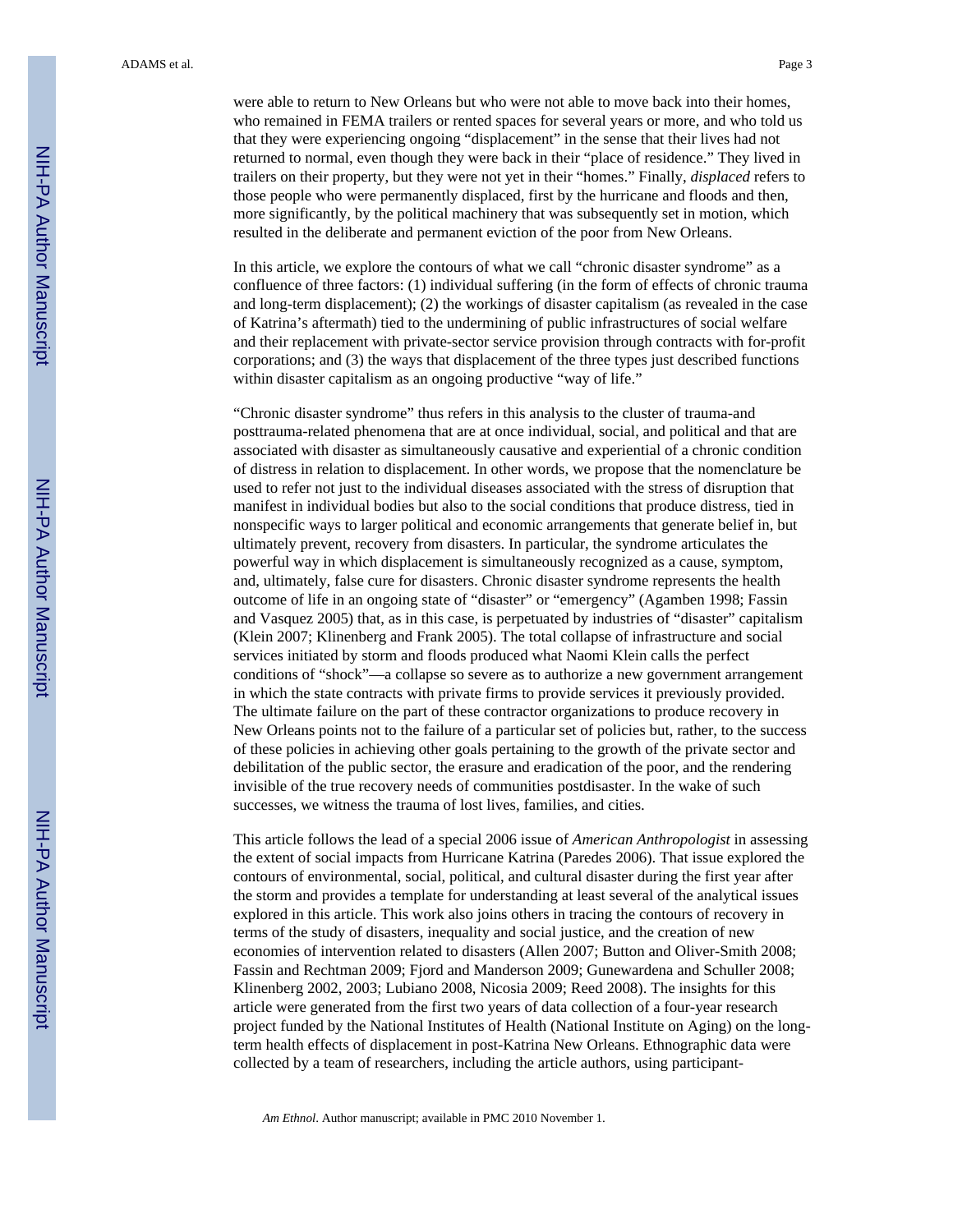observation and a series of interviews with 180 displaced residents. The larger study explores displacement in relation to race, ethnicity, socioeconomic status, and age.

### **Syndromes, disasters, and recovery attempts**

The medical language of "syndrome" is fairly specific. Distinct from "disease" and generally thought to have unknown etiology, a syndrome is a cluster or coincident pattern or series of associated symptoms and signs that are sometimes also associated with social or behavioral phenomena. Its name is often tied either to the person who identifies the syndromic pattern (e.g., Reye syndrome) or to the social condition with which it is associated (e.g., Stockholm syndrome), even if a specific cause is later identified. We use the term *syndrome* to capture the ways in which post-Katrina experiences do not manifest as specific diseases but as a cluster of etiologically ambiguous conditions that are at once individual, psychological, physiological, social, and political. We follow Byron Good's early theorizing of multiplicity in both experience and causality of suffering in the nowclassic "The Heart of What's the Matter" (1977), as he traced Iranian complaints of "heart pain" to show that they were nested simultaneously in biological, interpersonal, and larger sociocultural and socioeconomic domains. The causes of heart pain were in some sense indistinguishable from the symptoms: Gender inequality, household financial problems, and parasitic infections all came together in lay perceptions of "heart distress." Using an approach he called "semantic illness network" analysis, Good's research proposed a means of identifying disorder as simultaneously individual, social, and political and challenged medical communities to broaden their languages of diagnosis. This approach was born from conversations with the work of many medical anthropology scholars and has continued to inform much research since its inception. $3$ 

What we are calling "chronic disaster syndrome" can be correlated with other syndromelike disorders associated with trauma. Posttraumatic stress is often discussed as a problem for residents of post-Katrina New Orleans (DeSalvo et al. 2007). Whether they evacuated or were caught in the city during the flooding, most residents experienced trauma. This trauma continues to play an ongoing role in their experience of chronic distress. That is, the traumatic events of Katrina and the flooding are still present in New Orleanian lives, both as memories that haunt the present and as causative events that created situations of ongoing disorder and disruption that continue to define the present.

We offer an extended ethnographic portrayal from Sally, a 56-year-old woman from St. Bernard Parish who was still living in a FEMA trailer 50 miles from her original home when we interviewed her two and a half years after the storm. Many of her traumatic experiences during and after the storm were shared by other returning residents of New Orleans.

Prior to Katrina I worked as a housekeeper in [a] nursing home down at St. Bernard, Louisiana and, I don't know what you want me to say, but we got all our people out of there Friday, but the staff stayed like me. We stayed Saturday and Sunday to board everything up thinking it was just going to be for a couple of days. You know, so we did our thing; we boarded up the nursing home, packed all the patients' stuff because we figured it was going to be a day or two. We did make it through the storm fine, but the next morning when we were home … I was home, and then my girlfriend said, "Let's go two miles down the street in [Chalmette] because it is higher," in case something would happen. I said, "OK," because we worked in the nursing home, so we went to her sister's house, and we made it

<sup>3</sup>We refer here to the work of Allan Young, Arthur Kleinman, Nancy Scheper-Hughes, Paul Farmer, João Beihl, and Mark Nichter, to name only a few.

*Am Ethnol*. Author manuscript; available in PMC 2010 November 1.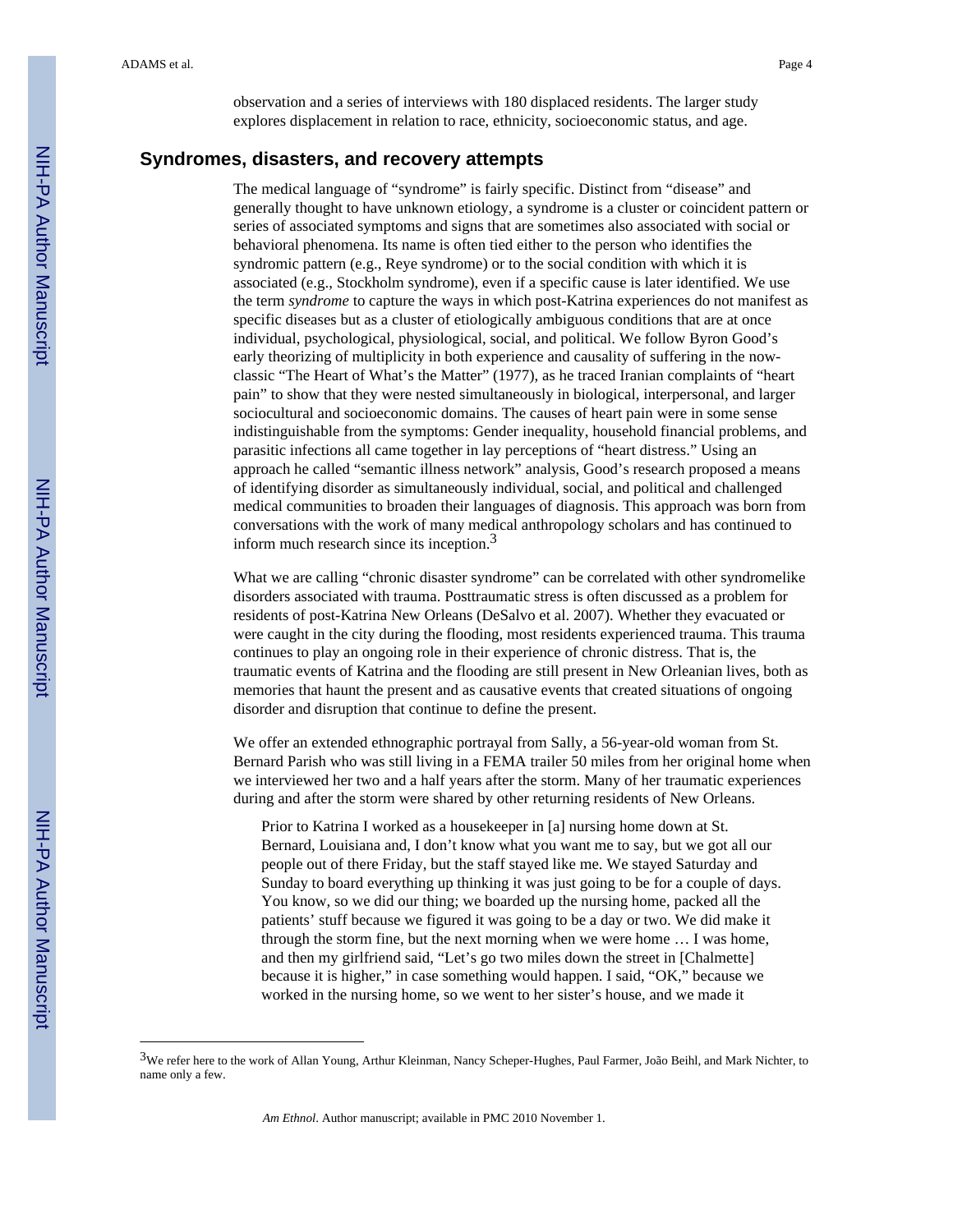through the storm fine. The only problem we had the night before is all the brick came off the side of the house, but that's no problem, you know. So, in fact, we were both going down our course and going back home. We both live on this street. And, we heard a big boom, and we said, "What was that?" And, we looked to the right. I don't know if you have ever seen that movie *The Poseidon Adventure,* but there was this wall of water coming at us … the wall of water was maybe, I'd say two city blocks away, but of course you could see it because it was so large. Well, we didn't know it at the time, but the levee had just broke, so we had just two minutes to run up maybe. I would say two minutes because by the time we got to the second flight, the water was right here on us. … So we didn't know what to do. We just kind of went into shock when we seen the water, so we figured the first step wasn't going to be enough, so we made it to the second step, but the water just came so fast, but we made it into this apartment, and we got to stay in here a little while. But, we stayed like eight hours in the water, and we realized we didn't have any TV; everything was out then, you know. So, we didn't actually know that the

Finally we saw flat boats and that coming around. We didn't see any police; I don't know about any of that stuff. We didn't see any of that, but finally the little, actually, the little boys in the neighborhood, they came around. They had stolen the flat boats and all, and they came around and started rescuing people. Well, the people I was with; it was maybe eight people in the apartment, they didn't want to go because to get in the boat you had to go back on to the water, you see, and you know, if you don't swim or nothing; you had to go onto the water, and then come back because when you hit that first row of steps you was in the water again. And, I didn't swim, but anyway, I did it, but you had to go back into the water, and then somebody had to pick you up, and put you in the flat boat. It was kind of upsetting, too, you know.

levee had broken in three places. We knew it broke here, you know, we saw everything floating and everything, so it was pretty bad. Our cars floated off; got

washed out.

… So when they did rescue us (I use the term loosely), they took us to St. Bernard High School. OK? Well, we stayed there three days and three nights, and we had like a pack of crackers one day, like this, and a bottle of water, that had to last you all day 'til the next day. And, the next day, if they found something, then you got another pack of crackers. The third day we had to share a bottle of water with three people like that. No sewage, no water, no toilet, no nothing. OK. Well, by the third day the world finally caught on that there is something going on down here, so then they sent in the National Guard, whoever they sent in. So, that was after three days and three nights.

… It was like something you read about, you know … it was real, real bad; I am going to tell you, real, real bad. So, when the National Guard came in on the third day, they decided they was going to take us out of St. Bernard High School, which is right over there to the left, and they were going to ship us somewhere.

[Outside] it was flooded, everything, dead bodies tied to trees, you couldn't see the tops of the houses, I mean, it was something like out of a war movie, but nobody my age saw it before, and it was real bad, I am telling you, when I say real bad, real bad. [Others describe floating dead bodies, babies' bodies, animal carcasses, etc.] In order to get down from the roof, the only thing you could get down on at that time was the flag pole.

… at that time everybody's nerves were gone; they were more stressed out than you because they lost their homes, and they are trying to help you too, and they are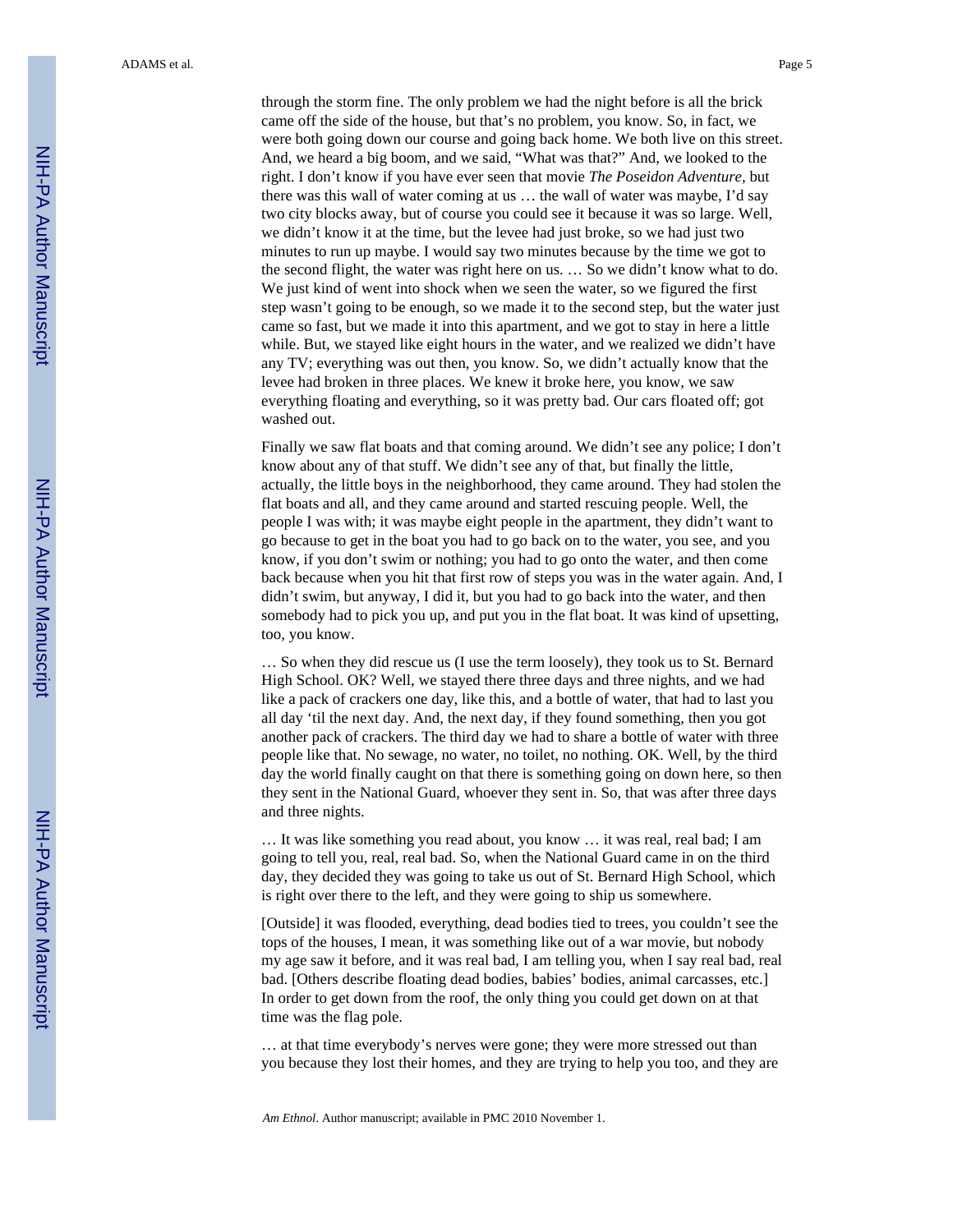worried about their people. There were a lot of people dying and everything; they never found out what happened to them, or anything. So, they didn't want to hear, you know, that you couldn't do what you had to do at the time.

So, then we hear bang, bang, bang. I said, "Oh, Jesus." There was a sniper. He was shooting over us. So, everybody as much as they could, they hit the deck. … The National Guard made you get down on the ground. I went back to the same position. I was trying to tell them, "I cannot bend. I use a cane." I said, "I can't lay down." So he puts an M-16 to my head. I said, "Let me explain something to you." I mean, he couldn't have been more than 20 years old. You know they called them in, and I said I hurt my leg. What I did, I just lay down as well as I could, and then they … they threw a tarp over all my group that was there. And then we had to get on the trucks … we drove all the way out from [St. Bernard] to the interstate with M-16s in our heads, and all the guys looking out for snipers and all. So, finally we get to [the docks]; it's 99 degrees and I am going to starve.

I knew I was going to die right there in the truck. And, so we get to Metairie [a suburb that was less flood damaged]. OK, praise the lord, we get to Red Cross; get all the buses lined up. Well, thank God; I don't know if it was Red Cross, or Salvation Army, but as soon as you got off the truck everybody got a bottle of cold water. And, let me tell you, that tastes like champagne after three days. So, everybody got a bottle of that because it was cold, you know. So, now, what I did see? I thought I lose my mind in Metairie. They had the mammas, the daddies, the children, OK, in, like, four buses at a time. What I didn't understand, and to this day nobody will make me understand, is this: the mammas went on this bus, the daddies went on this bus, and the children went on this bus [i.e., they were put on separate buses]. I mean, these kids are screaming and howling. … And, I thought I'd lose my mind right there. They actually pulled, pulled the children out of … I mean, I can't understand that, and nobody is going to explain that to me. After I saw it on TV they said some of them children have never been reunited. That's horrible, and seeing the dead bodies, and the dead animals, and I am sorry, but it was. No disrespect to the dead, but, you know, so, we get on the bus. Nobody knows where they are going. You are just shoveled like cattle, you know. They just wanted to get us out for some reason. You couldn't ask questions; they tell you to shut up. So, I said, OK. I am going to sit down, I am going to the Third World, you know. But, I said, OK. And now, in the midst of all of this you don't know if any of your family is living or dead, or whatever, you know. … We go to Houston, and that's a long ride. No food, no water, not while you're on this bus, anything, except the bottle of water they gave you.

Many of those who remained in New Orleans during the storm and flooding told us similar stories. But even families that were able to evacuate told stories of trauma. The drive out of New Orleans took days. Gas stations ran out of gas. Hotels, motels, and inns were filled up and had no vacancies. Many people found their way to churches or shelters in northern Louisiana and in Texas. The Red Cross arrived at shelters all over the southern states with blankets, food, and clothes, but many evacuating residents were turned away when the shelters reached capacity or if they arrived at the shelters with family pets. Communities rallied together to meet evacuees with food, clothes, money, and supplies. In the weeks following the storm, FEMA established services to help victims receive small amounts of money for temporary assistance (\$2,000–\$2,300 per person), and over 2.5 million people across the Gulf Coast filed individual assistance requests with FEMA to receive these funds (Gulf Coast Reconstruction Watch 2006). Some found accommodations with friends or relatives as far away as California, Chicago, and New York City. Families sat huddled around public televisions, computer screens, and shared cell phones, trying to find out if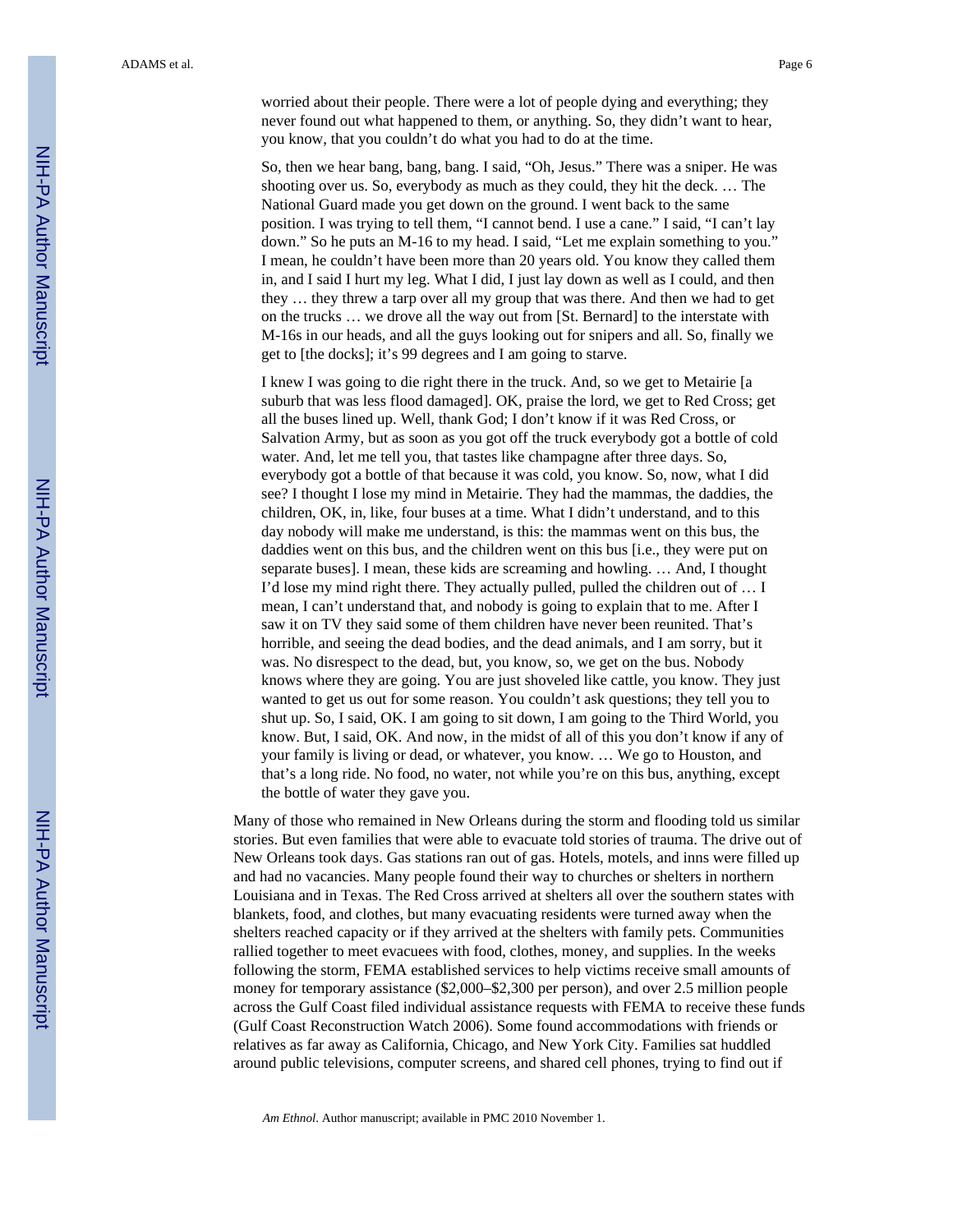their homes were gone, if their relatives who had not left were still alive. Then, after the scale of the disaster had sunk in and victims began to realize they were barred by the local and federal authorities from returning home, another kind of trauma set in. Families had to find a place to live, a way to replace lost income, a place for their children to go to school, a way to obtain their prescription medications and telephones, a way to pay mounting unpaid bills for homes they no longer inhabited. Without their personal documents, they had to try to track insurance policies, if they had them, bank accounts, and health records, to begin the slow process of accessing government or insurance funds to help pay for their displacement and their hoped-for recovery. The reality of how much had been destroyed, not just in personal physical property but in whole communities, whole ways of life, had just begun to be felt.

The events of 2005 were traumatic for those displaced by Katrina and the flooding, generating symptoms of posttraumatic stress among them in ways that were both visible and invisible in the years that followed. The death toll from the hurricane itself was high (estimates of 2,750; Petterson et al. 2006), and in the first years after the storm, mortality rates increased by 25 percent in some estimates (Stephens et al. 2007). Studies by the Tulane School of Public Health and Tropical Medicine found that, post-Katrina, the number of people who died in New Orleans increased by 47 percent (Thomas 2008). Suicide rates rose immediately following the storm: The New Orleans coroner's office reported in the months following Katrina that the suicide rate had tripled, rising from a rate of 9 per 100,000 to 27 per 100,000 (Saulny 2006b; Walsh 2007). Those rates appear to have leveled off again. Most of the people we interviewed knew of someone in their family or on their neighborhood block who had died during or soon after the storm, especially elderly persons or those with chronic disorders.

Not surprisingly, residents reported increased health problems of their own, stress disorders, sleeplessness, and an increase in drinking and smoking to calm their nerves. Increases in cardiovascular problems, heart attacks, and hypertension were common. Health complications in the chronically ill increased, particularly in the case of those with preexisting cancer and HIV diagnoses, mental illnesses, cardiovascular conditions, substance abuse issues, and diabetes (Bergerren and Curial 2006; Wiesler et al. 2006). Onset of chronic conditions, including asthma and diabetes, was frequently seen. Psoriasis and skin rashes were common. The "Katrina cough" was shared by all, a result of the fine, often contaminated dust from the mud that covered everything for three weeks, dust that circulated pervasively throughout New Orleans and surrounding parishes even three years later.

Depression and anxiety disorders were pervasive. Many residents had regular nightmares of waking up in water. They talked about recurring "breakdowns" in which they became overcome with emotion and physically collapsed. A 2007 study showed that 20 percent of New Orleans residents were categorized as having a Katrina-related serious mental illness, and 19 percent showed signs of minimal to mild mental illness (Sastry and VanLandingham 2008; Thomas 2008). Even therapists and social workers who were able to serve in the recovery effort to help support the emotional recovery of others found themselves breaking down in tears on a regular basis. By April 2006, the Katrina Assistance Project, a volunteerbased mental health project funded by the Substance Abuse and Mental Health Services Administration, had conducted more than 90,000 counseling sessions and issued 13,000 further referrals for mental health and substance abuse–related issues (Thomas 2008). Despite the overwhelming need for mental health services, few residents were able to access mental health support for their symptoms, simply because health care facilities and health care personnel were so scarce. Most health personnel were themselves experiencing the trauma of displacement, and few clinical facilities survived the disaster. By April of 2006,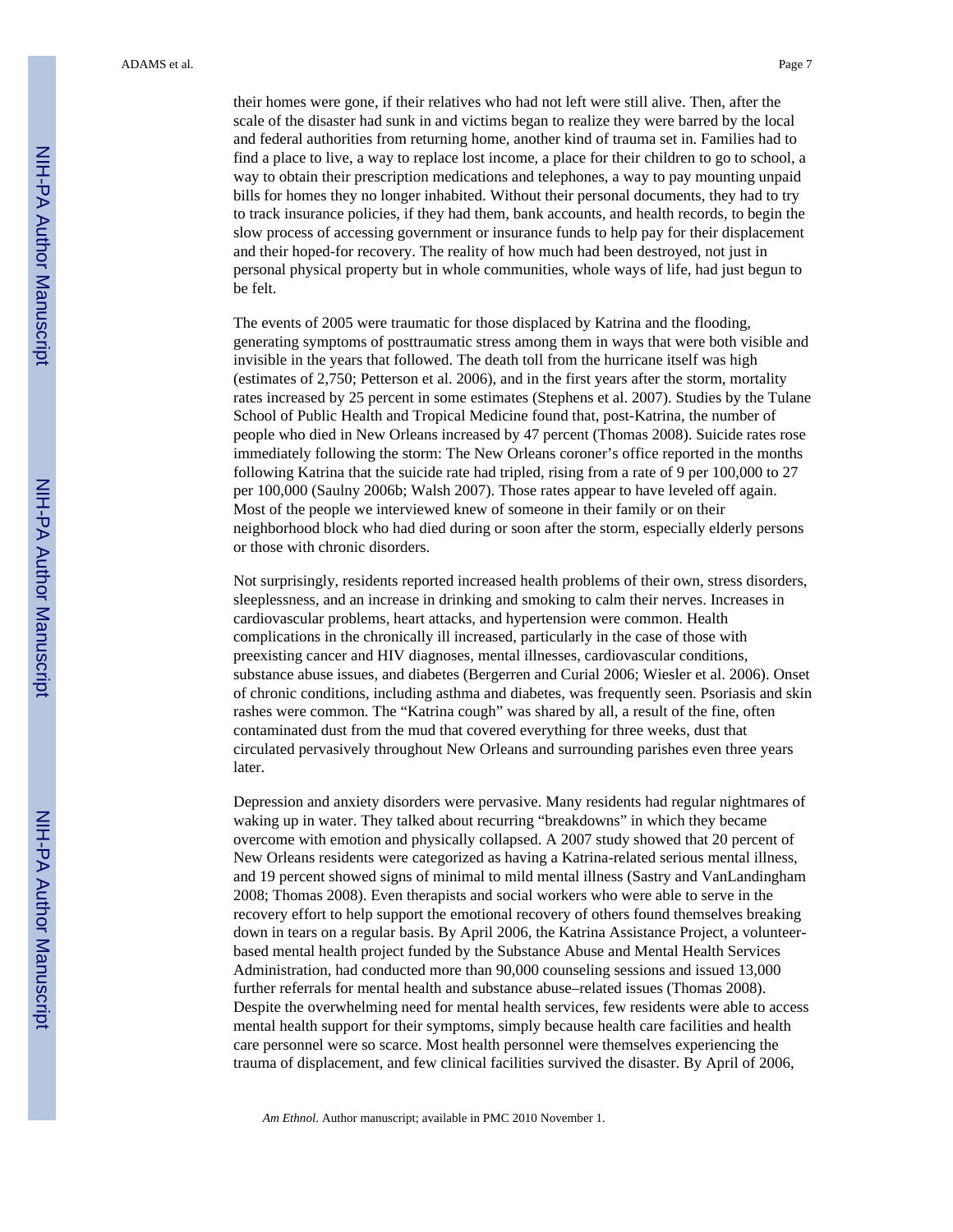only 23 percent of the GNO area's primary care physicians and 11 percent of its psychiatrists had returned to practice (Wiesler et al. 2006). Most efforts to rebuild health care facilities focused on emergency care, routine care, and surgical services rather than psychiatry. Much of the care was provided by grassroots nonprofit volunteer organizations and NGOs such as Common Ground and Save the Children.

It was hard enough to have lived through the disaster, but what was almost more unbearable for residents with whom we spoke was that two and, then, three years later, and despite over \$17 billion in federal aid for rebuilding homes (and over \$109 billion in federal aid for both emergency relief and long-term recovery projects; Katz et al. 2005), New Orleans was still a mess. Rachel Breunlin and Helen A. Regis (2006) and Joyce Marie Jackson (2006) reported a year after Katrina that displaced residents unable to return were suffering from the effects of collapsed social infrastructures, despite valiant efforts to re-create community through ritual and celebration. What had been reported on as a hopeful sense of recovery in 2006 was, by 2008, replaced by a sad recognition that things had not gotten significantly better, if at all, for most people. The ongoing failure to successfully rebuild New Orleans, for a variety of reasons, left 38,000 residents still living in trailers in February of 2008 (Williams 2008), wondering when and if they would ever "get their lives" back.

As one might imagine, most of the chronic trauma postdisaster was associated with the problem of housing shortages. According to FEMA, Hurricanes Katrina and Rita left more then 362,000 people on the Gulf Coast in need of alternative housing. As of May 2008, FEMA reported that the number of Louisiana families residing in its trailer-park communities was 700, down from from 4,200 at the end 2007 and from the 73,000 families initially residing in the trailers (FEMA 2008). Many FEMA group sites had been disbanded, and, of the initial 111 Louisiana trailer-park communities, only 13 remained. FEMA also reported at that time that approximately 18,000 families in Louisiana continued to live in FEMA trailers on property they owned. As of June 2008, FEMA and media sources reported that an estimated 100,000 people still lived in trailers throughout the Gulf Coast, encompassing 52,047 households (FEMA 2008; San Francisco Bay View 2008). In the years following the hurricane, FEMA was moving people out of trailers whether or not they had homes to return to.

The best efforts to rebuild in the NGO area as of June 2008 were still only marginally successful in re-creating truly functioning communities. Lakeview, a predominantly Caucasian upper-middle-class community, had perhaps made the most progress in rebuilding. Still, the Greater New Orleans Community Data Center (GNOCDC) estimated that, as of August 2008, it was only 40.6 percent recovered. The neighborhood had a pre-Katrina population of just less than 10,000, with 4,524 active households. By June of 2008, only 1,912 homes in the area were receiving mail, a key indicator used for repopulation data (GNOCDC 2008; U.S. Census Bureau 2000).

The Lower Ninth Ward, which received massive publicity as the worst off of all neighborhoods and one with predominantly African American long-term homeowners, had received aid from private NGOs (Brad Pitt's Make It Right project) as well as Louisiana Recovery Authority (LRA) funds, and yet, by 2008, only 140 of the ward's 4,820 houses were slated to be rebuilt (GNOCDC 2008). Only 11 percent of the Lower Ninth Ward's pre-Katrina household population of 14,008 had returned; of 5,363 homes receiving mail in 2005, fewer than 601 households were active in the area in 2008 (GNOCDC 2008).

Other neighborhoods and parts of the GNO area, including Gentilly, New Orleans East, and St. Bernard Parish, remained devastated, with ungutted homes still lining streets and businesses boarded up and abandoned even well into 2009. Although some neighborhoods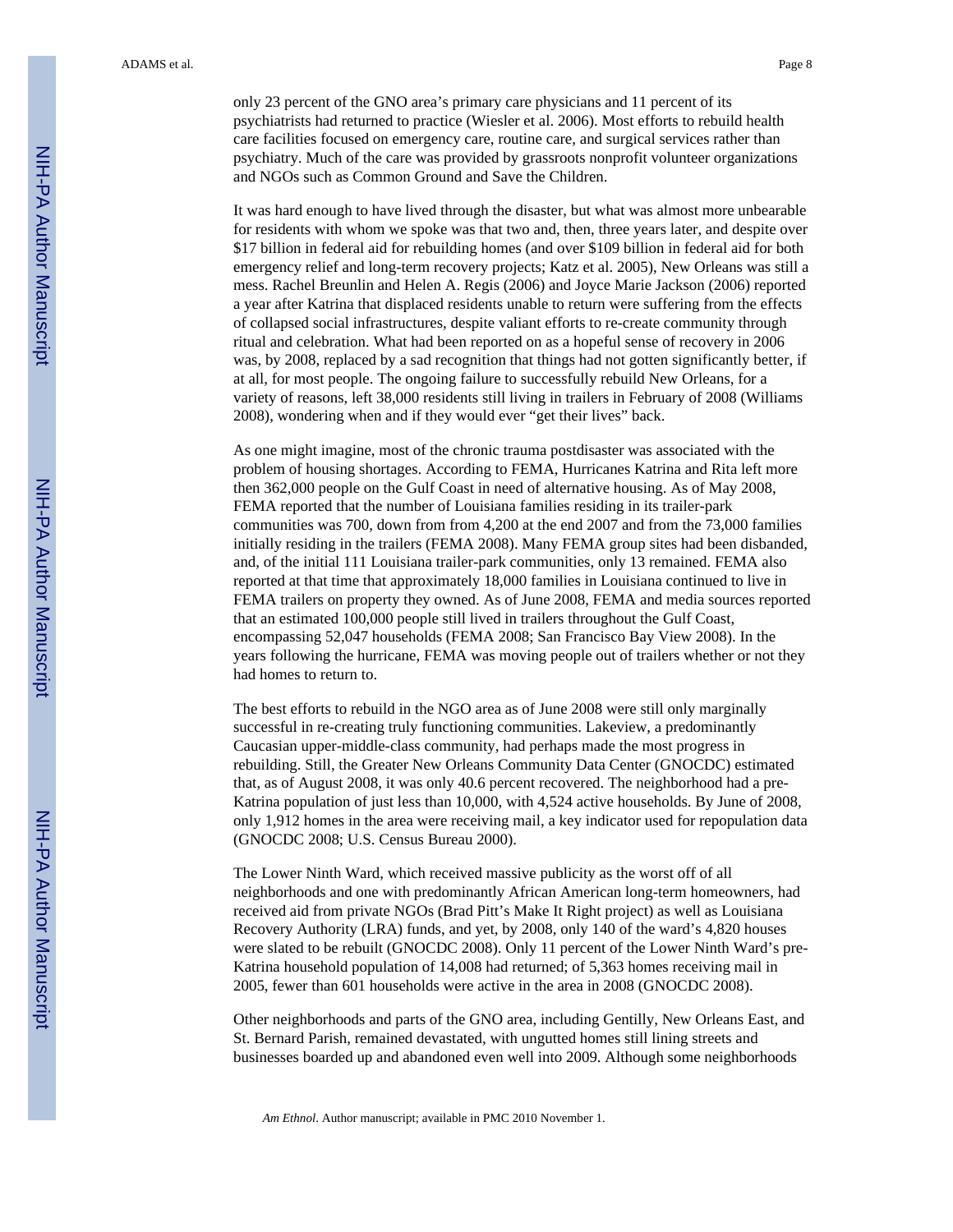had returned to functioning, areas like St. Bernard were still missing 59.8 percent of their pre-Katrina population, and the vacant streets and lack of infrastructure reflect this loss. Over 27,000 homes were flooded in the St. Bernard Parish suburb of Chalmette, and few buildings, including the parish government complex, have been rebuilt. In August 2008, 2,700 homes in this area were still awaiting demolition, and only one of ten fire stations destroyed had reopened (Rioux 2008). Except for the French Quarter, portions of the Garden District, and Uptown (which escaped flooding), many neighborhoods were still largely destroyed. These other neighborhoods were still vast wastelands of debris, foundations, partially collapsed homes, mud, and weeds. FEMA trailers remained on front lots, and street signs had yet to be replaced. Intersection traffic lights were finally replaced during the spring of 2008, but home-delivery mail service was still not available in many areas at that time.

Margot, an elderly woman still living in a FEMA trailer next to her destroyed and as yet unrebuilt home, described the problem: "I haven't had a mail box in three years, OK. I mean symbolically that's it right now. I don't even have a mailbox. You know, if you want to put it in one sentence. I am just tired of not having a mailbox, ya know, because I don't know where I live."

Neighborhood shops and gas stations remained boarded up, with storm and flood damage still visible. Roads were full of potholes and cracks that dented cars and broke axles. Residents who were able to find new jobs or return to their old jobs could not find time to rebuild their own homes, and many were still waiting for insurance payments or state assistance to pay for such efforts. By August of 2008, the work force of the metro area was down by 16 percent (Pope and Vanacore 2008). The city began to ticket owners of properties with weeds that were not cut. Liens accumulated against homes that appeared to be abandoned. Volunteer groups began to organize weed-cutting efforts, even for homes that had yet to be gutted or to be rebuilt. The degree of destruction and lack of recovery gave residents a collective sense of being "displaced," even when they were back in their old neighborhoods. "I don't know where I live," Margot told us, alluding to the fact that even though she resided on her own property, it seemed unrecognizable to her as "home."

The stress-inducing factors that prevailed among New Orleans residents were multiple and layered, including physical, psychological, and social displacements around house and home, work, financial security, and family security. The loss of home and jobs and, in some cases, the cost of rebuilding produced huge financial worries for residents. Even those who received insurance and state or federal assistance, whether for homes they owned or for rental units, experienced setbacks that many felt they would never recover from. Mortgage payments were deferred for several months but were then built into the monthly payments owed thereafter, swelling mortgage debts. One year after the storm, 20 percent of all Louisiana mortgages were past due (Gulf Coast Reconstruction Watch 2006).

Insurance rates were raised for homeowners after Katrina. Who would even offer them insurance now? As local citizens struggled on a daily basis to pay increased insurance premiums, insurance companies nationwide reported record profits in 2005 and 2007, despite what they paid out in hurricane damages (Hunter 2008). Homes in Louisiana are now required by law to have homeowners and flood insurance. People who cannot be covered by private companies are required to apply for a state-sponsored plan. Additionally, insurance companies have created huge hurricane deductibles, placed caps on reimbursement amounts, and created clauses such as the "anti-concurrent-causation" clause, which relieves companies of responsibility for reimbursing losses caused by a concurrent event, such as a flood after a hurricane (Hunter 2008).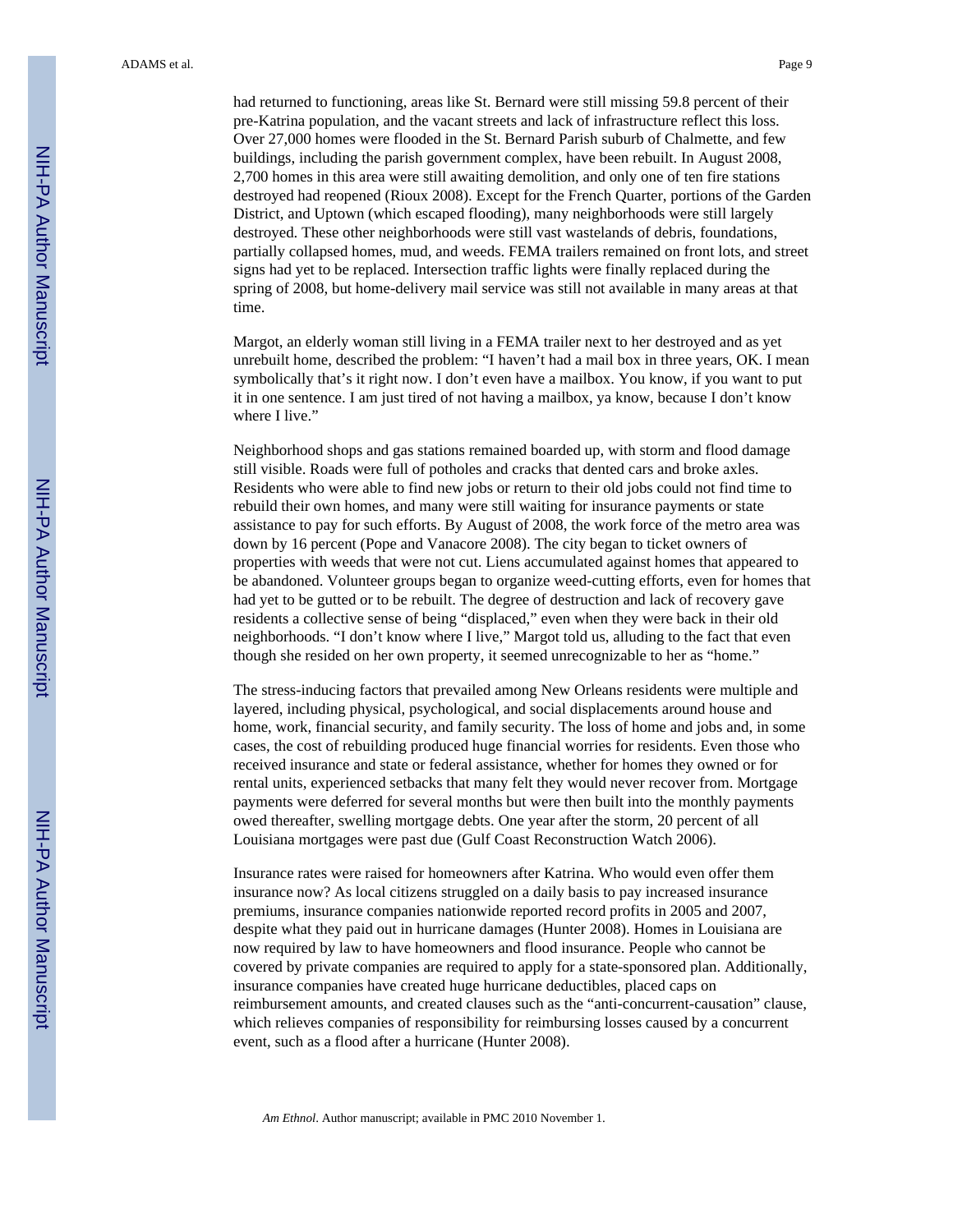Residents were full of anxiety because of the uncertainty of the future and the loss of community, and they feared that things would never be "normal" again. A woman who lived in St. Bernard Parish explained her financial worries:

It's a non-ending miasma, and that still continues to this day. My insurance has gone up; my homeowners' from \$2,000 a year to \$6,500 a year. I had to buy flood insurance; I was cancelled by my homeowners', and I now have the wonderful citizens' state plan who don't even send out notices for bills. I had to call 'em up since I thought it's been a while since I paid. People can't get other policies because there are people who nobody is underwriting, they've pulled out. State Farm only writes if you've had a policy with them before, which we did not have. And, now we've got our car insurance with them. They would not write homeowners' when we bought in 2002 because you just can't get it. Mostly there are no companies underwriting, very few.

Returning residents were very worried about the cost of living and, even with subsidies, were often unable to move back into homes. Muriel, a 49-year-old resident of Gentilly, told us,

FEMA is paying rent [to some people] right now because they [i.e., property owners] went up so high with the rent. For example, they have a house that's across the street from me, before the hurricane houses on section 8 and I think the rent might have been \$350 or \$400 for three bedrooms, one bathroom, kitchen. Around \$400. Since the hurricane, the house is going to be \$1,000. So you had houses that were \$200, \$300 and \$400 going up to \$1,050. Remember that the pay is not going up here, just the cost of living going up down here. Your pay is not really increasing enough to keep up with the cost of living. So a lot of people probably do come out better if they stay at other places … right now.

One of the recurring themes that we heard from those who were still displaced in trailers or temporary living situations (e.g., with relatives), but more so from those who had returned and were, in a few cases, back in their homes, was that, even if the neighborhoods were being rebuilt, people had lost so much that nothing would never be the same. People talked about losing the "ingredients of life." Frances, who told us she had lost a 31-year-old daughter in the initial flood, refers here to the overall stress of life in an unrecovered New Orleans: "It takes a good deal of endurance and strength. But after three years with so little visible recovery, it wears down and erodes that strength. … Life as I knew it is gone."

Muriel, who spoke of her financial worries above, told us,

What I experienced was coming back to the devastation of the city. No grocery stores, no cell phone service, certainly no phone service, no regular phone service. We actually had to get other cell phones. You know, it was a ghost town. I think I, probably, maybe not now, but I was in shock, you know, because I couldn't take in the enormity of it. I wondered knowing the politics of the city, and the state, and actually the federal government, how it was ever going to be fixed. And, if it was ever going to be fixed, it would never be the same way it was, you know. Mid-city is not going to be Mid-city like it was. Uptown didn't really have much damage, but the places where they had the flooding are not going to be the same. You know, the city is never going to be the same. The musicians are gone; the Neville Brothers don't even live here anymore. Now, did you ever think they were going to leave? They don't even live here. I think one of them did, but I don't think any of them do. The musicians are gone; the city that I knew and grew up in will never be back, they'll never be back. And, the fact that it's taken; that we've been shortchanged as far as the money that we are supposed to get from the federal government, you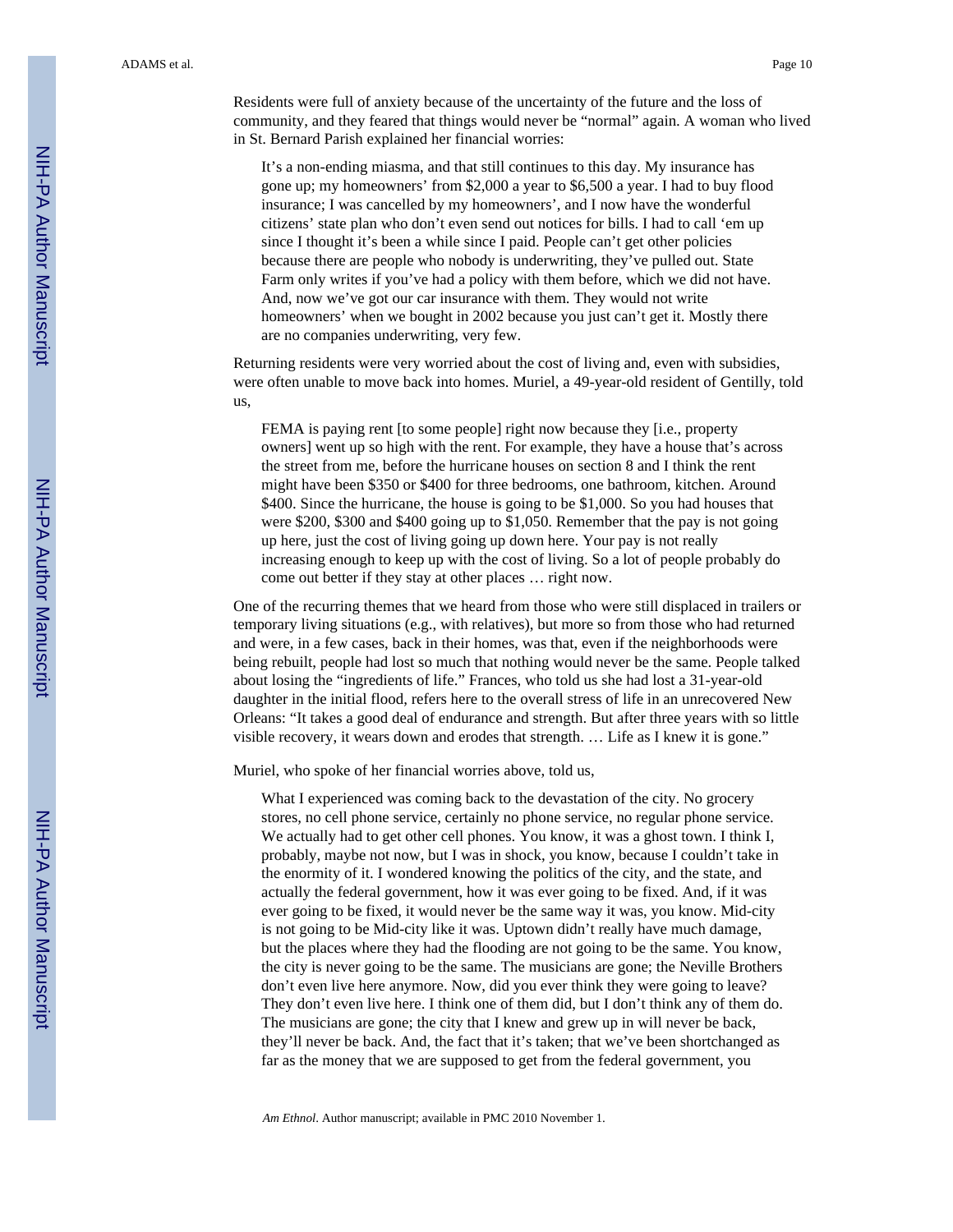know, Mississippi got more than they should have; we got less because we have a Democratic governor who apparently the Republicans don't like, you know. The Road Home [a program described in the text below] is a big ole' mess, the people fighting with the insurance companies. You now, people that didn't have insurance …

A 42-year-old carpenter named Ben, who had just recently moved back into his rebuilt home, told us about feeling "burned out" by the experience:

I've definitely been feeling more depressed recently. With just looking at the sheer volume of work that I've had to do. I've gotten tired of—I guess "burned out" is the way to put it—still "burned out." It might be the way I'm doing business, but I feel like … a lack of support. I don't know … I guess "the trapped feeling" might be applicable. Just kinda "hemmed in." I'd like to think that I could sell my house. I'd like to think that there was another opportunity somewhere else. I'd like to think that things are going to get better here, and I'm not sure about any of that stuff. There's a lot of uncertainty, insecurity. I feel insecure. Maybe that's how to put it. It's a very big sense of insecurity here. I don't—like—talking about the kids, a lot of that is feeling insecure. You don't know what they're gonna do.

A 47-year-old neighbor of Muriel's in Gentilly felt she was barely able to keep it together:

Oh after the storm, you know, it's like you say, "You can't let this beat you" that is part of what's going through you, I mean, you are going to survive. You go to therapy, and they you get strong. You do what needs to be done because you are not going to let this beat you. We have friends who have gotten divorced, gotten into drugs, into rehab, committed suicide, and it's like, "We are not going to. I am not going to let that happen to me." I don't have to do that, you know. I can beat this. Whatever it's going to take I am going to do so that I don't go over.

For many of the displaced people we interviewed, the trauma was just something that never went away. A 47-year-old Caucasian woman who was helping to rebuild her Lakeview community told us:

We still have our meltdowns, and [the pastor of our church] called me and he said, you know what? I have been through a lot since coming because—he goes— "something I had in Iraq [he had served in Iraq for two years before coming to Lakeview] was posttraumatic stress, because I had 'first trauma' where I was twitching." He's been seeing somebody [a medical professional] for a year. He told me. Since he came from Iraq, because he was twitching in his sleep, he couldn't be in crowded places, and he started sharin' all that with me, which I didn't even know. And he said, "But you know what? This is teaching me about second trauma." And he said, "I think you're having second trauma—stress." Because of what we're taking on, that we don't realize what we're taking on, on a day to day, how it's affecting us, because—many articles have been written about mental health, and one of the big concerns is that depression is the norm here, and people accepting, I'm supposed to be depressed. It's the norm. We're supposed to feel this way. Don't we all feel this way? This is normal! And, every day we think this trauma, this crazy pace, all of these things that we deal with, are normal, 'cause I've been doin' it for two and a half years, and so—and it's not. But I'm thinking, oh yeah, it's normal. … You know, he came here from Iraq and I asked him … "You must think this is easy compared to Iraq?" and he said, "Are you kidding? This place is nuclear—it's like a nuclear bomb went off here."

For many people, the idea that they had to stay in a state of heightened response to the pending "crisis"—a state they had already been in for over two years—produced huge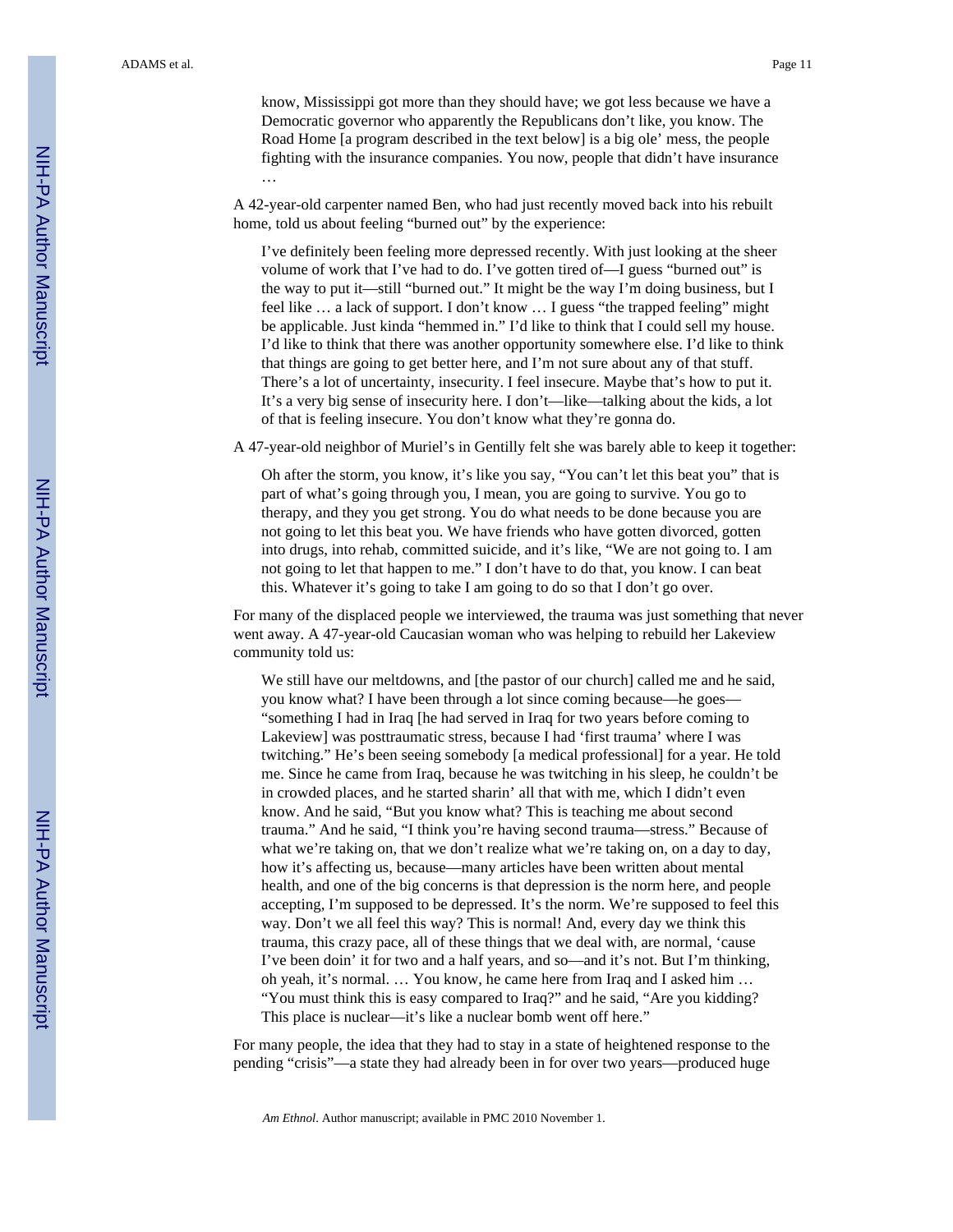anxiety and exhaustion. Even when they made progress, many still felt that there was too much more to be done for things ever to begin to feel normal in a healthy way. Much of this had to do with seeing loss of neighborhoods and communities. A 57-year-old computer programmer who was still in a trailer told us about his neighborhood:

And there's pieces of their house that are next to my house. I helped 'em take the railing off and stuff, and we were hoping that they'd rebuild. We didn't think they would, but we were hoping they were. Not only are they not rebuilding, but you notice, all the houses on this side of the street have all been rebuilt and are occupied [about five houses]. On the other side of the street, it's a field, and so when people —they're like the kids that say, "Did I cause the storm because I didn't want to take a test that day?" And "Did I—I tell people, well, you know, I wanted to live in the country, so it's my fault, because now the country came to New Orleans." Look at it. One out of eight houses across the street are there. There's only one there, there's seven empty lots. So we've got a field across the street …

(Interviewer: And what about the dispersal of family and community?)

Oh, man, oh, man, you said it exactly. That's one of the things that—I talk about the hurt, if I haven't said that—that's something that I say as much as anything is that—I talk about two things, the love that we get—which is the positive, and the break-up of families, which is the big huge negative. So I'm not even moderately recovered.

A 53-year-old Cajun woman still living in a "first responder" trailer that was given to her son, a fireman, explained how her family had been torn apart by Katrina, not simply by physical dispersal but by the emotional trauma of displacement and the continuous, arduous stress of failed recovery.

And the patterns with the family too. A family is—for as close as we—were and I mean every birthday, with a big family, every holiday, every everything—we got together. We got together. It never did change since I was a little kid. And now, it's the closeness that's all gone. And it's not just the distance. You can blame it on the distance, use the distance as an excuse. But even when we get together, nobody wants to stay. Everyone wants to get home. Home. That word "home" comes so easily now … that's their home where they've decided to stay [outside of New Orleans]. And it's like they can't … we just don't. And I know that when mom dies, that's gonna be it. That's gonna finish it off right there. It's gonna all come apart when she dies. So yeah, Katrina did a lot of damage. And believe me, I've heard that more than anything, about how families just fell apart. … The government can't even begin to know what this storm has done to families. I mean, really. We were, like I said, we were close. No more. Not anymore. And some of it too is that we got away from one another and we realized how little we got in common. Or else the storm took it away. I don't know which it is, you know. Cause I'm an analyzing person and I'll try to figure it all out sooner or later. But it's either we just really don't have anything to talk about anymore, or we never did, and we just thought we did. It's weird. … You don't quite understand it the way you can when you're livin' through it. And I never had no idea what stuff like this did to people, and now I know. It ain't nothin' nice. So, I hope when you all do this whatever you all are gonna do, that that's a good point to put across, is all the things that the storm undoes, that you can't put back together.

Families fell apart not simply because they were dispersed to places far distant, but because, without the physical and emotional structure of routines holding people in place, giving them a place to come and simply "be" together, the tensions of life in chronic-disaster New Orleans became more visible as triggers for their problems. People were displaced, but so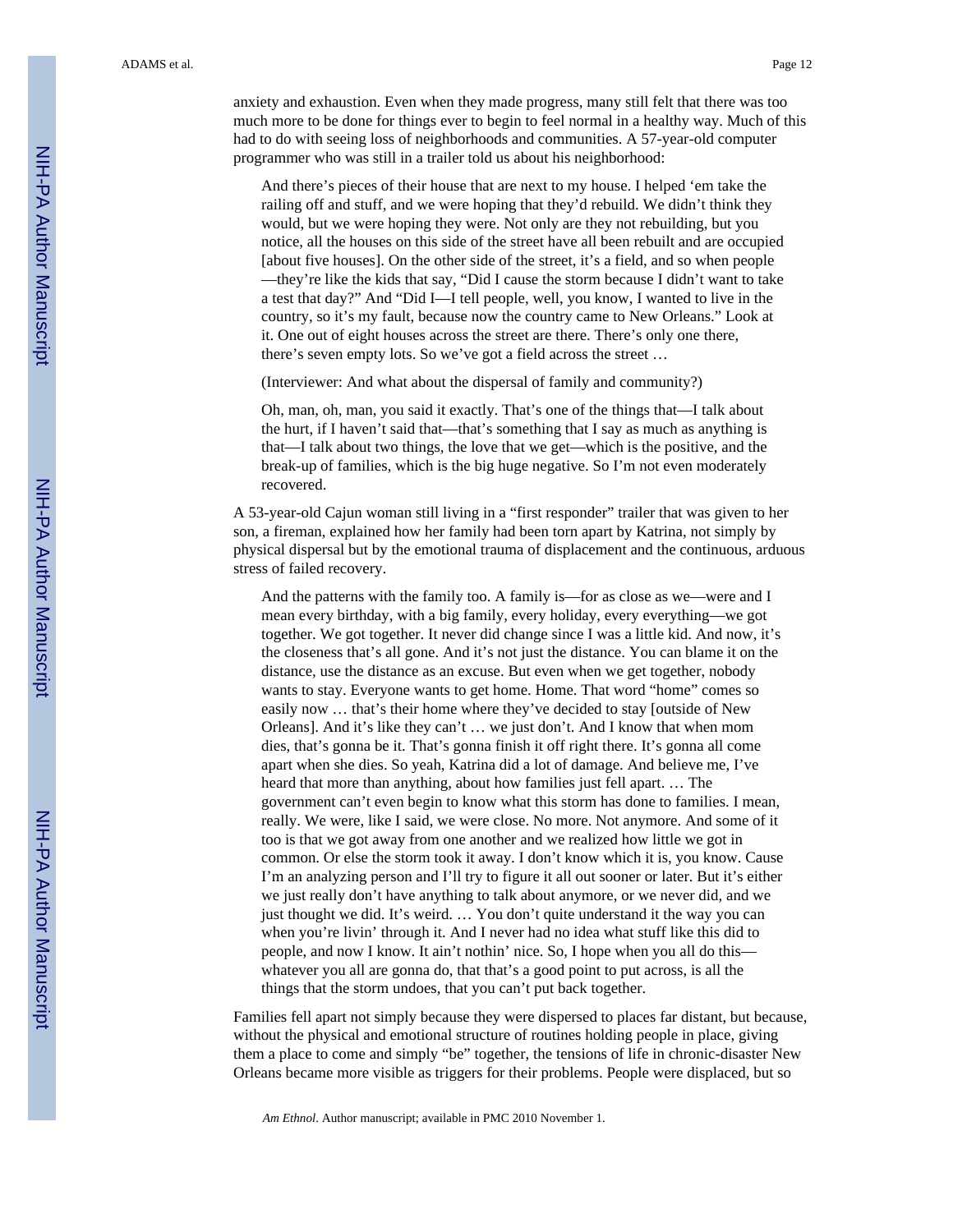too were families, communities, and in these layered displacements, we found lives that were not simply not-yet-recovered but were experiencing the effects of chronic displacement as a sort of ongoing disaster. Suddenly, despite their shared experience of displacement, victims felt a new awareness of the things they did not have in common. These were now reasons not to get together. Such stories are vividly and compellingly documented in the film *Still Waiting: Life after Katrina* (2007), made by the anthropologist Kate Browne and filmmaker Ginny Martin. The film traces one extended family's evacuation and partial return to New Orleans, showing the family's struggle to recover in the face of the physical dispersal of its members and the ensuing strains on emotional and social bonds. Destitution imposed by the disaster and the failure of effective government responsiveness created new life challenges that threatened the very core of the family's relations. Their story speaks for many families in New Orleans who are still waiting to recover and fear not only that their lives will never be the same but also that they may not recover "intact" at all in some fundamental physical, emotional, or familial sense. Ultimately, the stresses of these varied kinds of emotional, physical, and familial displacements become the reasons for families breaking up. In some disaster situations, trauma can bring families and communities together to join forces to provide mutual support at a time of need. In the case of post-Katrina New Orleans, the length of time of displacement and the visible lack of progress mitigating it has eroded even this kind of possibility for a good number of returnees.

A recurring theme in accounts of those who had returned to New Orleans was the feeling that "no progress" was being made. Bureaucratic "endurance marathons" and feelings of being given the "runaround" by aid agencies made this worse. An elderly woman who was still waiting to get out of her trailer told us,

Well, it's kind of like a hamster's wheel. You keep spinning, but you are trying to reach the end of your destination in terms of a job, a home, resources, rebuilding, but you are not getting anywhere. You are in that spinning wheel, you know, but you keep trying. You get up and you go to this place, and you go to this place. The Road Home to me is like an imaginary tale, like Alice in Wonderland. Really, that's what it is because you are still in the well, but you haven't heard anything else, you know. You are still in the well, so that's like a spinning wheel, and you can't get move forward until you absolutely know that you are not getting any help from this, because if there is a chance that you are getting help from that you'll purchase this. But, if you are not getting any help, then you've got to see what other avenue to take. And, meanwhile you are sitting on property that may or may not have anything on it for the next month or two, so it's just like a spinning wheel, you know. And, then, you try to do this, you try to do that, but you can't lock yourself into one thing because you might have to go this way instead of this way. So, in the meanwhile the world keeps spinning. I got a jury duty notice; I am going do jury next week, no the first week in October. Life keeps going on, you see, it's like it's going on, but it's not going on.

The ongoing conditions of displacement have prompted some to report that, despite the length of time since the actual disaster, New Orleans is still in a state of "responding" rather than "recovery."4 This ongoing predicament is key to understanding that what we are calling "chronic disaster syndrome" is different from posttraumatic stress disorder, in which traumatic events are isolated in time and symptoms are related to events in the past. In the case of Katrina displacement, conditions that are traumatic continue; they are ongoing. "Katrina is a funeral that won't end," a 53-year-old man told us as he looked out from the dirty window of his 20-foot-long and 8-foot-wide FEMA trailer, filled to the brim with

<sup>4</sup>These are the words of Paul Rainwater, executive director of the LRA (see Dewan 2008: 1).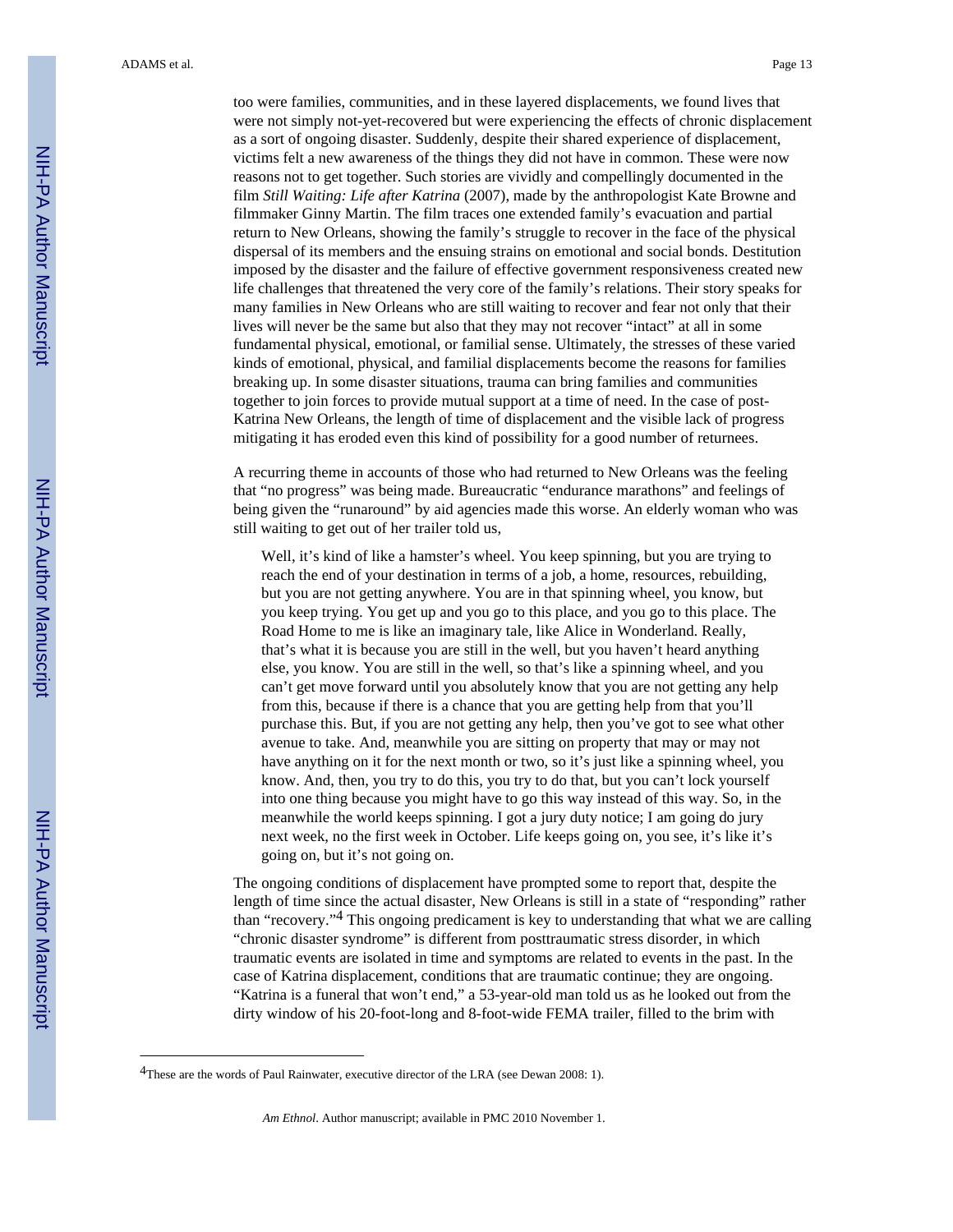paperwork and letters sent to government agencies and insurance companies that have gone unanswered. We looked with him at the gutted, collapsing structure that he still wanted to call "home." Even though the trauma of the initial storm is over, the effects of the storm, the displacement, the ravaging of personal and family finances and the loss of family and community cohesiveness continue to inflict trauma with a vengeance. The "chronicity" of trauma that emerges as a form of ongoing "displacement" is the first piece of the constellation of "chronic disaster syndrome" that we point to.

A second characteristic we point to is the politicoeconomic context of the syndrome's production. Although feelings of hopelessness, frustration, depression, and anxiety were shared among New Orleans residents, and although we are not providing the counterpoint cases of absolute commitment, endurance, and resilience residents have shown as they try to rebuild, we point here to a socioeconomic hierarchy of effects. As one might have predicted, families that had resources (homes, insurance, jobs with companies that did not disappear) have had the option of returning. Their struggles are significant, but their options are greater than those of people who were displaced and who did not own their homes or who previously lived in mobile homes. The poorest residents of New Orleans have clearly fared worst in the aftermath of Katrina. We turn now to a discussion of the unequal effects of chronic disaster syndrome in relation to what Klein calls "disaster capitalism." Disaster capitalism, as we discuss below, refers to the constellation of government and economic policies and practices that have found ways to make "disasters" profitable as a new source of capital.

#### **Responsibility for recovery and betrayal by the government**

As the weeks, months, and, now, years drag on as people wait to "recover" or rebuild their lives post-Katrina, they inevitably ask questions about the slow pace of recovery. They read the figures suggesting that an enormous supply of federal funding is available to help rebuild New Orleans (statistics are varied: \$17 billion, \$11.5 billion, \$109 billion), and they look at their neighborhoods, which are nowhere near recovered. They know that the only visible signs of recovery are the results of the work of volunteer groups: kids from churches all over the country, nonprofit volunteer groups from other states, Habitat for Humanity, Brad Pitt's Make It Right Foundation, Common Ground (which offers nonprofit community-based health clinics, house gutting, and a variety of other services), and Save the Children. Some schools have been rebuilt, but mostly by churches and with church funding. Hospitals have not been rebuilt, and although community health care clinics have been reestablished and are flourishing under nonprofit leadership and support, general acute care and hospital beds are in short supply. By August 2008, the availability of hospital beds was still 38 percent below pre-Katrina levels, and acute care availability was down by 25 percent (Pope and Vanacore 2008).

Returning New Orleanians often took pride in how effective they had been at rebuilding on their own. Deep, abiding love for their city was combined with a sense of fierceness about knowing they could rebuild by their own "bootstraps": "We live in the 'do it yourself city,'" one 53-year-old man told us. "'No,' is not in our vocabulary," a 49-year-old Caucasian woman told us. Residents were not "waiting around" for others to help them but, rather, had become worn out and disheartened by both the enormity of the problem and the delays, diversions, and incompleteness of recovery programs that were aimed at helping them but had not, despite how hard people tried.

Inevitably, many residents began to wonder where all the government money had gone, why the effects of such huge amounts of money were not seen or felt. Complaints about the failure of federal and state government agencies were common among returning residents of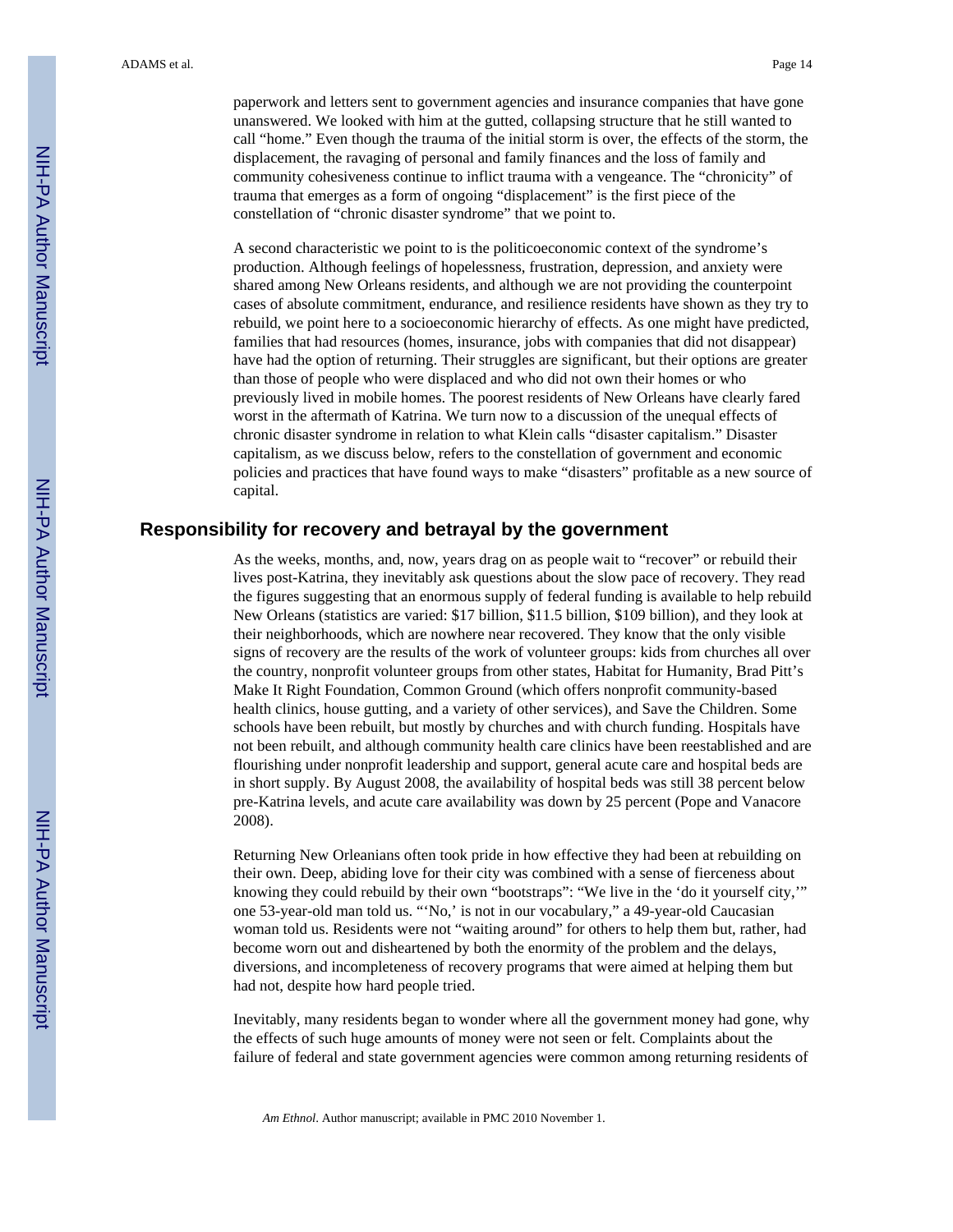New Orleans, and in them one could see yet another dimension of long-term displacement: loss of faith in the government. This became apparent in criticisms of the disbursement of state and federal resources and in more direct critiques aimed at politicians and at "bureaucracy." Robbie Etheridge (2006) noted this criticism during the immediate aftermath of the storm and called on anthropologists to "bear witness" to the complaints offered at the local level. Even now, three years later, a similar sense of the misplacement of resources pervades communities. This perception is attributable to the complexity of the resource infrastructures that came into being post-Katrina. For homeowners, there were three main routes to funding for rebuilding one's home in post-Katrina New Orleans (not including nonprofit foundations that offered to rebuild homes, e.g., Habitat for Humanity, Make It Right Foundation, the St. Bernard Project, etc.): private insurance; the LRA's Road Home Program (RHP), whose implementation and administration, with federal dollars, was contracted out to a for-profit company, ICF International; and the U.S. Small Business Administration's (SBA) loan program. SBA loans were disbursed to eligible individuals who qualified on the basis of credit history, repayment ability, and collateral. The SBA offered three types of loans to Louisiana residents affected by Hurricanes Katrina and Rita in the form of home disaster loans, business disaster loans, and economic injury disaster loans. These loans included funds to replace or repair private homes and businesses and loans for working capital to small businesses (SBA 2005).<sup>5</sup>

Although some residents were able to get RHP money fairly quickly (within the first two years), many residents were refused funding or had not yet received funds, and no one seemed to understand what the criteria or priorities were for allocating the funds. Their distribution seemed, to most, to be absolutely random. By August 2008, the RHP had issued awards to 116,708 homeowners, approximately 73 percent of those eligible. It is estimated that disbursement will not be completed until at least October 2009, resulting in a more than four-year wait before some eligible homeowners receive the funds to which they are entitled for rebuilding. In 2007, the average homeowner received \$72,660, but by 2008 the average homeowner received only \$58,893 (Lui and Plyer 2008; RHP 2008).

In the criticisms of Road Home, we gain insight into the first workings of disaster capitalism: bureaucratic processes that actually reproduce conditions of displacement as often as they ameliorate them.

I mean, this Road Home program, when you go in, you are guilty until proven innocent. You are guilty of lying that you own a home. You're fingerprinted, you're mug-shot, they spend—there's 67 something steps that a person goes through before they get to a closing. It was 78 steps. They whittled it down, because of complaints, because of HUD [the U.S. Department of Housing and Urban Development], it's not just the ineptness of ICF. It's that their hands are tied. ICF International is the company that was contracted to distribute the Road Homes

<sup>5</sup>The RHP was launched in 2006 as the largest housing recovery program in U.S. history (RHP 2007). The program, designed to help residents rebuild their homes through federally funded grants, allotted up to \$150,000 to each eligible homeowner for three options: (1) stay in one's previous primary residence and rebuild; (2) relocate within Louisiana after selling one's original residence to the state; or (3) sell one's original primary residence to the state and leave Louisiana (Finger 2008). To qualify for Road Home funds, an applicant must have owned and occupied the home as a primary residence at the time of Hurricane Katrina (August 29, 2005) or Rita (September 24, 2005). In additon, the home had to meet FEMA eligibility requirements as having sustained major or severe damage from flooding of at least \$5,200 (although this was not how the disbursement criteria were deployed); or a Road Home inspector had to determine that the home required rebuilding; or the home must have sustained at least 601 square feet of roof damage, or been flooded by more than one foot of water, or have had structural integrity issues owing to the storms. Homeowners who were uninsured were eligible for the program, but they would be penalized 30 percent for not having had insurance (RHP 2007,2008). The Senate oversight hearings on the disbursement of Road Home funding noted that, originally, the plan was to provide assistance only to owners of homes damaged by the failure of the levee system (i.e., damages the U.S. government took responsibility for). However, during the hearings, it became clear that homeowners who sustained damage from the storm and not necessarily the flooding should also receive grants.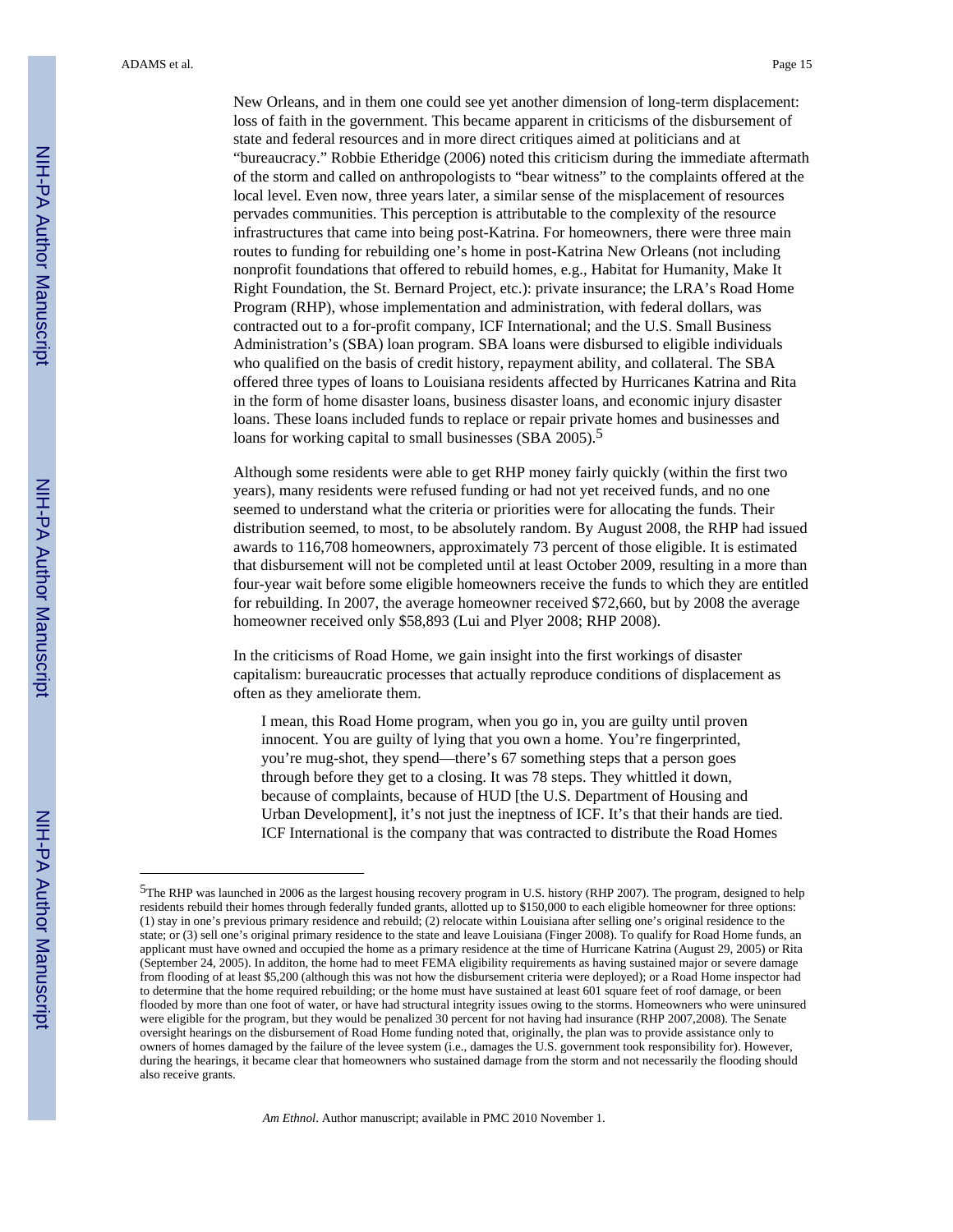money. It's another big government thing. Then you have the auditing agencies ... because they had put it on hold to audit it twice. They were afraid that people who actually didn't own homes would be getting Road Home money! And so people who were without any of their possessions, or their bank notes or anything, can't really prove that they owned things … I mean, you'd have a 90-year-old World War II veteran go in, who's lived in his house for 70 years, and come out with nothing … I mean, there was a poor little guy, I'm serious, 90 years old, he and his wife, and their award grant was initially like \$15,000 because they totally miscalculated it for them. They'd lost his application twice. They said they did the title search, and it didn't look like he owned the property. I mean, just—constant, constant. … Each one of those 67 steps. It's really been—the Road to Hell, is what we call it.

The RHP not only frustrated and angered those involved in getting funds, as the result of files being lost, applications being arbitrarily dropped without explanation, homeowners receiving checks as low as \$16, and external audits that stalled the process while utilizing monies meant for homeowners, but the program also served to pit people against each other over where the money was actually going. The lack of the program's transparency left homeowners wondering: Why did my neighbor, who sustained the same amount of damage I did, receive money and I did not, why are Caucasian homeowners getting money more quickly than African American homeowners? Why are some GNO areas receiving funds and others receiving none? Four out of five RHP recipients are estimated to have received inadequate funding to rebuild their homes to pre-Katrina standards, with the average homeowner needing \$35,000 more than allocated (Rose et al. 2008). This was more often the case in predominantly African American neighborhoods, where grant amounts were calculated using pre-Katrina home values, as opposed to estimated costs of repairing hurricane and flood damage. African American communities that endured significantly more damage from flooding faced the same rebuilding costs that other neighborhoods did but were given substantially lower grant amounts than white neighborhoods where comparable properties have higher values (Finger 2008).6

The response to the disaster was recognized as a bureaucratic nightmare that, regardless of the intent of the federal and state governments, appeared to homeowners as a sign of their having been abandoned. Residents we came to know felt that the government agencies and those who won the contracts to do their work had been inept and incompetent, rife with bureaucratic ineffectiveness. Even more infuriating and disheartening was that local government corruption continued to hamper recovery, from questionable mayoral-family contracts with the Home Depot to the New Orleans Affordable Homeownership (NOAH) program facing discrepancies questionable enough in its home remediation program to warrant federal investigation. A 452 percent spike in corruption from 2002 to 2007 has been generally attributed to the influx in federal recovery funds (Jervis 2007).

One woman who had helped form a community organization that was rebuilding her neighborhood described the sense of betrayal by the government that she and her neighbors felt. On their own, the community had created resource networks for those trying to move back and rebuild and offered information support for those trying to get insurance or government funds or to track down relatives of deceased homeowners or homeowners who had apparently abandoned their property. Daily, they sent teams of volunteers to remove debris and abandoned cars from properties, to gut homes long since left to fester, and, later,

<sup>&</sup>lt;sup>6</sup>The initial program determined the amount of federal funding on the basis of the number of homes affected on the Louisiana coastline and the average price of those homes and reached an average loan amount of between \$63,000 and \$76,000 per home. This figure was used initially to determine the amount of federal aid, but it does not reflect the actual amounts disbursed, which varied wildly.

*Am Ethnol*. Author manuscript; available in PMC 2010 November 1.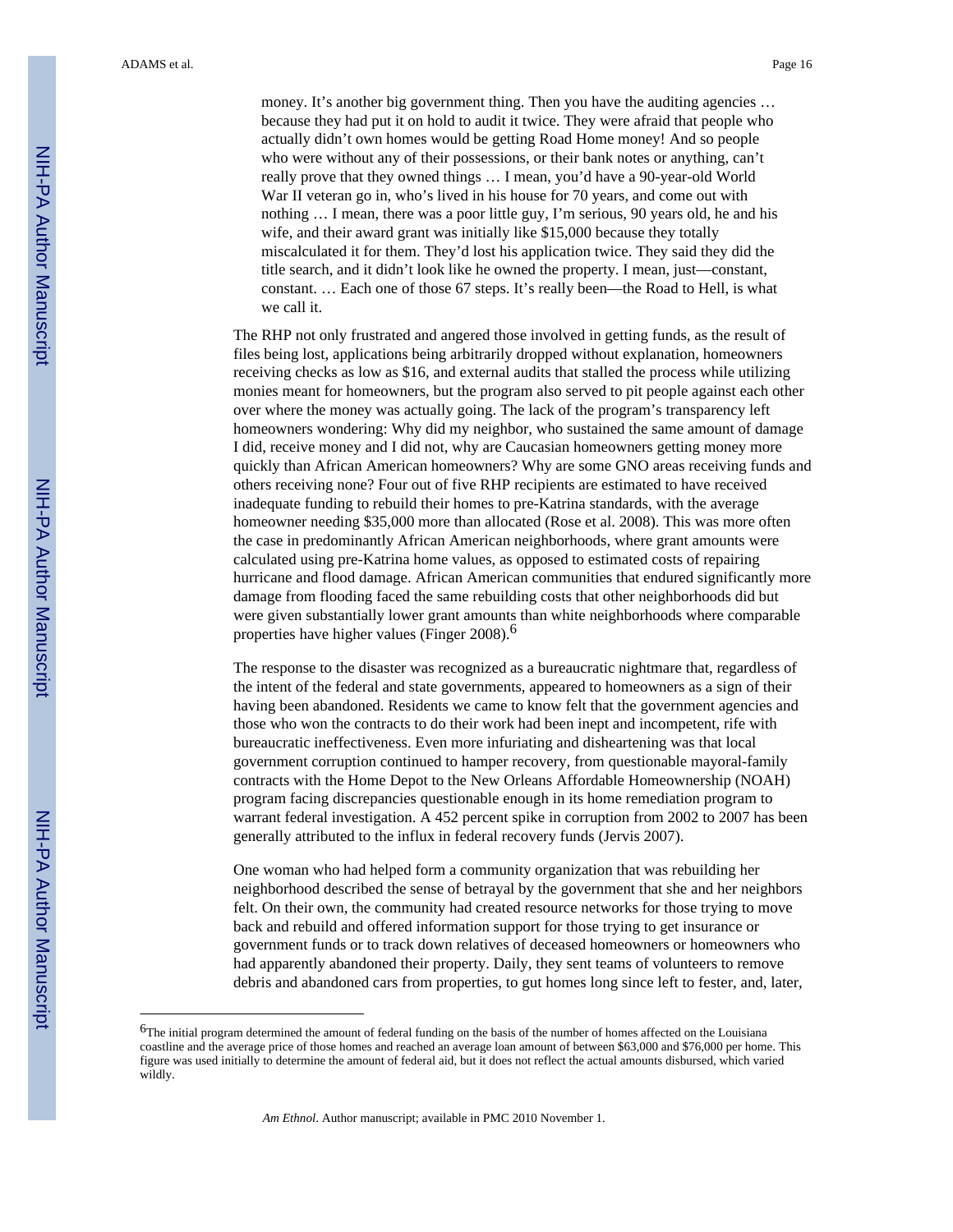as rebuilding began, to cut weeds on properties that were still derelict. She was incredibly angry about the lack of government support at the local level. She told us that New Orleans has witnessed the largest grassroots voluntary effort in the history of the country, and although this gave her a great sense of pride in the people of her nation, she felt success had come despite abandonment by the government at the local, state, and federal levels. She tied the sense of abandonment to a critique of where federal money was being sent—to the Office of Homeland Security and to rebuilding Iraq. She said,

There should have been a Katrina bill passed. We all said this. Congress should have had a Katrina bill passed [e.g., to help with rent control and insurance]. ... You wouldn't dare go complain to your insurance company, 'cause—they'll say, that's fine! We'll be happy to drop you! You're a big risk for us. We're still a huge risk, because they don't have any confidence. If the insurance company had confidence in our United States Corps of Engineers—but they don't have confidence in us—so they just pass that to us. … Yeah. We need a bill. Just to address Katrina. One of my biggest disappointments in George Bush is, you give a whole 9/11 commission for two buildings and 16 acres affected. … I mean Katrina was the worst natural disaster the country has ever experienced. … And you give one man—one man as a recovery czar for—not even give him. We have to hire him. Don Powell is the recovery czar for two states. And all he really is is the money guy, sayin', oh yeah, we're gonna give a hundred million to Mississippi, and we're gonna give—whatever. … I guess—really the most disappointing factor, too, for me, on the federal level, why in the world we didn't get one. We could still use a commission. It's not too late! I asked Hillary Clinton when she was here, "Why? Don't you think we could use a 9/11 commission here still?" And everyone's just like—"I'll have somebody in my office every day, reporting on the recovery of Katrina"—I said, well, you know what? That's not good enough! We want somebody in OUR office every day. Get out of Washington, get on the ground here! But that—the insurance thing—could have been addressed through a Katrina bill—through a commission, a Katrina recovery commission, for these two states. … I mean, if they can build community centers in Iraq to help rebuild their country, you'd think they could build community centers in New Orleans.

Her own community center received virtually no funds from the government and was run entirely by volunteers. What financial support they received was from the local Episcopal Church, which also gave them a space to house their operations. She noted that although some homeowners in her neighborhood had received insurance, RHP grants, or SBA funds to rebuild, the government had done little to nothing to help them directly, other than allowing the National Guard to remain in the city to help with pick up and removal of trash, cars, and other debris for about a year after Katrina. She said, "Really, it is like living in the Third World. It is worse than Iraq."

Much of what residents in New Orleans articulated as a reason to be angry at the government emerged from their sense that, from the beginning, government resources seemed absent or inappropriately allocated. The government sent military services when what was needed were construction crews. Many residents felt as if the government's objective was simply to "keep the peace" by a show of military force, when the community needed resource centers, social workers, road builders, electricians, and carpenters. One reason that priorities were perhaps misplaced, and that affirms residents' complaints, however, is that FEMA had itself been merged with the Office of Homeland Security only a few years prior to Katrina. In fact, the office charged with handling emergency response and recovery had become a branch of government concerned primarily with counterterrorism and internal security threats (Giroux 2006). It was and remains, perhaps, difficult for such an agency to effect efforts to help rebuild when its overt mission is to protect the nation from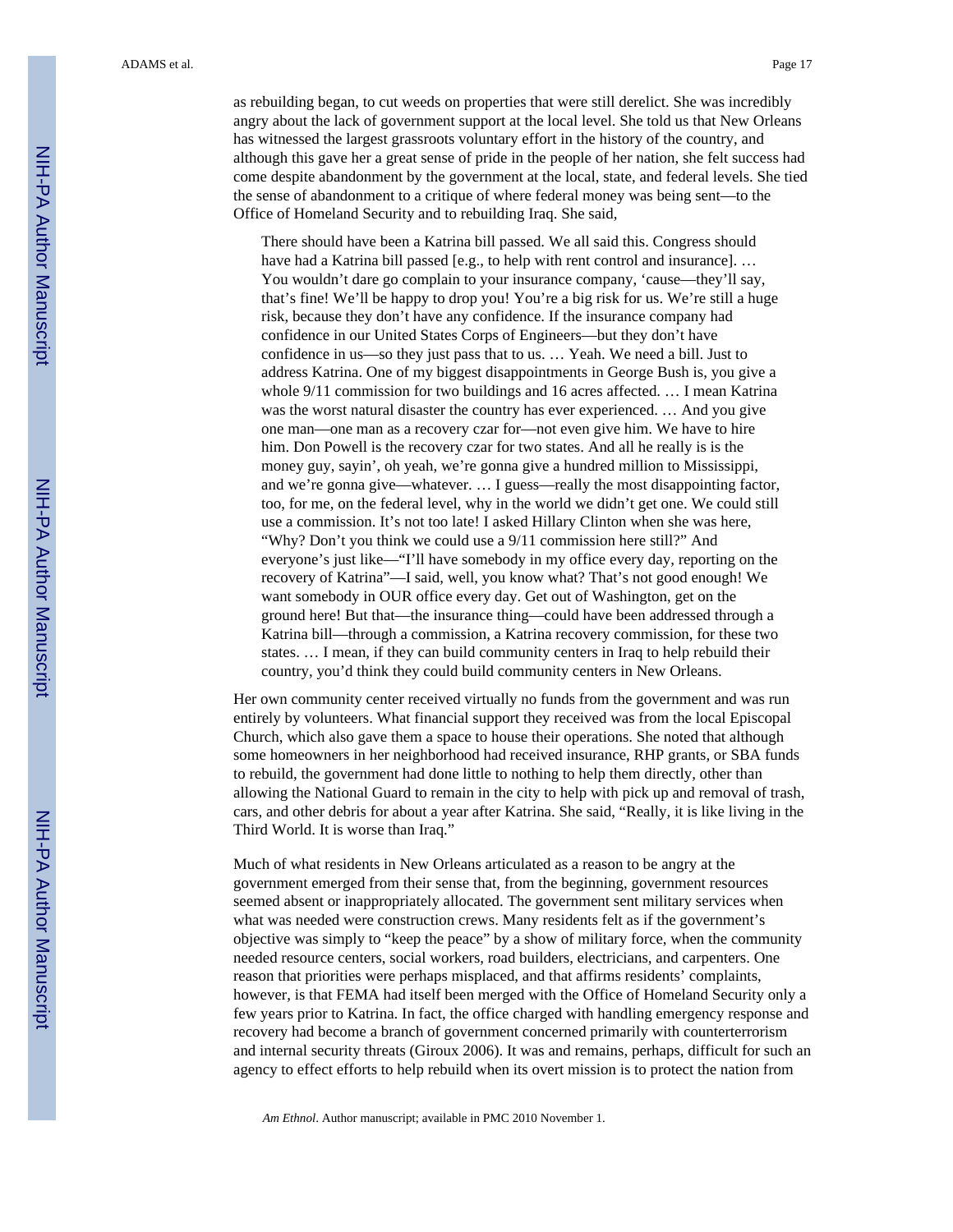"threats." Over time, some residents began to feel as if the efforts of FEMA were more directed to addressing New Orleanians' problems—and ultimately the people of New Orleans themselves—as threats. It was as if, with the storm and flooding long over, the only "threats" were the ongoing problems of displaced people. A confusion of priorities was perhaps inevitable.

What one saw in the aftermath of Katrina was a displacement not only of people but also of the idea of "public security." Public security could have been achieved by federal assurances that insurance companies would follow through on payments and that they would not be allowed to raise rates, that funding for rebuilding homes would be distributed fairly and swiftly, and that resources and manpower for rebuilding would be sent to New Orleans. Instead, the notion that New Orleanians themselves were a threat to public or national security circulated and became a rationale for the efforts the government did take to effect change in New Orleans. This change, in effect, targeted the poor. The poor, it seems, were to be evicted from New Orleans as a way to "clean up" the city and help it recover once and for all.

This last point brings us to the second aspect of "disaster capitalism" that Klein identified for post-Katrina New Orleans. The transfer of government funds from institutions of social welfare and public works to those of free-market privatization and security occurred as a direct result of the "disaster" in New Orleans. Below we examine how this was effected through the final type of displacement: the government-authorized eviction of the poor.

#### **The eviction of the poor and disaster capitalism**

For residents who were not homeowners, the effects of the disaster were much worse than for those who owned homes or land. FEMA continued to help those who did own homes or other property, providing rent subsidies to those who were able to find rental units in New Orleans after the cleanup began.7 However, for most urban poor residents, it became clear fairly soon after the disaster that they would not be welcomed back to the city. In the days leading up to the storms and flooding, public housing units, including those that were not flooded, were all evacuated. Within weeks, most of these units were boarded up with metal plates, riveted at their edges to the buildings' windows and doors. Residents were not allowed to return, even to collect their personal things. Their possessions were eventually thrown away by the city, regardless of whether they sustained storm damage. Huge piles of toys, clothes, furniture, and personal mementos lined the streets and courtyards of the housing developments for months as a representation of the residents who no longer lived there and who were not given the right to gather and save the few possessions that remained to them after the storm had taken everything else.

When the city finally allowed people to return, most renters were put into FEMA trailer parks miles from the city. These trailer parks were enclosed by chain-link fences, and a private FEMA-hired security guard was stationed at the front entrance to each park. Only authorized visitors and residents were allowed in. Residents in these parks had a good deal of anger about their situation. Within two years, 4,600 of the publicly subsidized housing units in New Orleans were being torn down and \$1 billion was committed by HUD to outof-town developers to create "mixed income" residences; however, developers were not expected or required to build one-to-one replacements for units lost. Public outcry began

<sup>7</sup>The information about public housing closings is available in the following accounts: Browne-Dianis 2007; Morse and Dale 2007; Nossiter 2006; Palast 2007; Quigley 2006a, 2006b, 2007a; Saulny 2006a; Walsh 2007. We would like to extend a special thanks, again, to Martha Ward for providing us with a tour of the Treme Projects with an explanation of the timing of their closing.

*Am Ethnol*. Author manuscript; available in PMC 2010 November 1.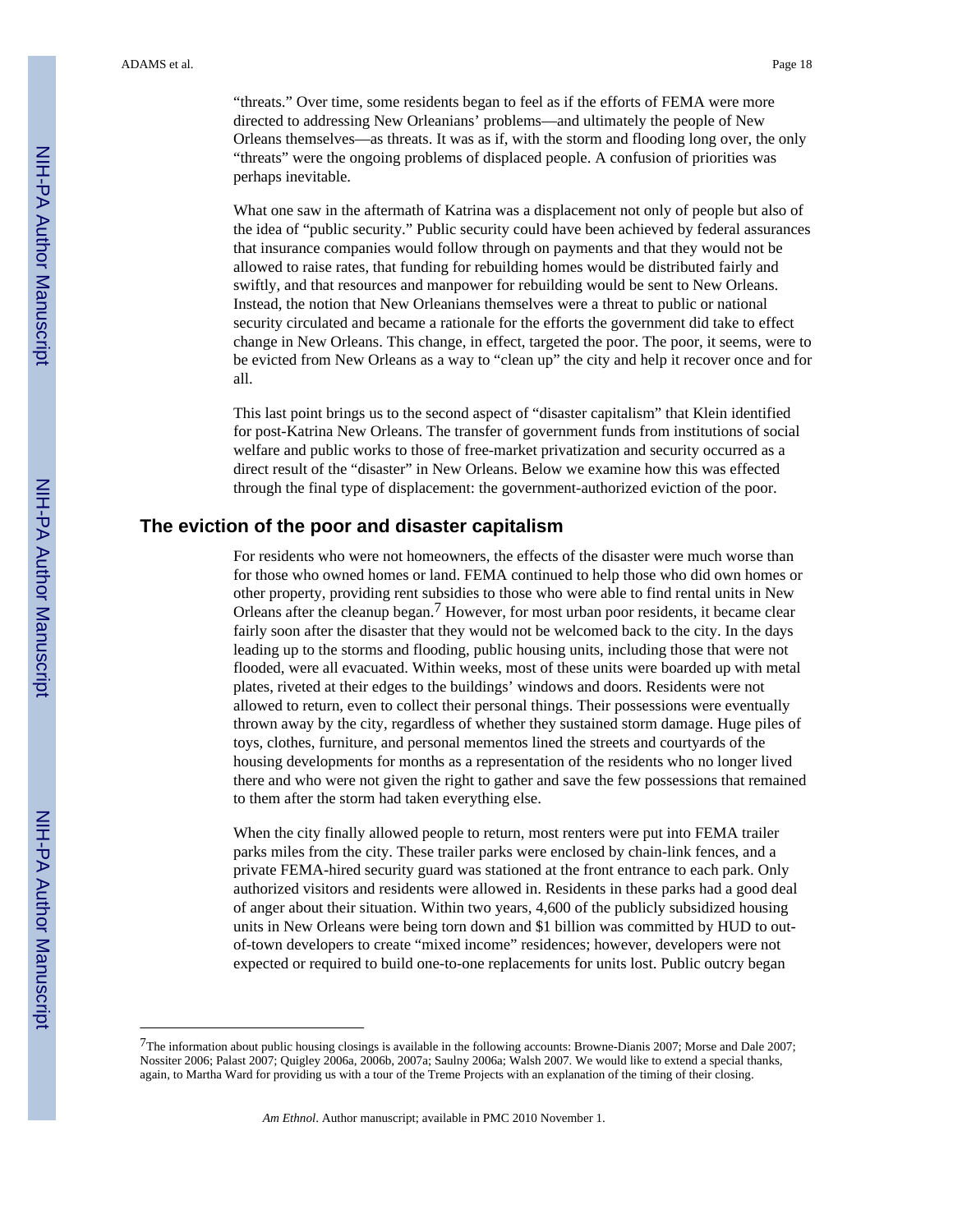when private firms given contracts for rebuilding were seen to be in collusion with public officials (Quigley 2007b).8

Prior to Katrina, there were 11,000 occupied affordable housing units in the metro area and approximately 9,000 government voucher–supported units. After the hurricane, the numbers dropped to 2,300 housing units and only 1,800 vouchers. This left approximately 80 percent of those who had occupied these units, or 16,000 households, without housing (Rose et al. 2008). No alternative low-cost or affordable housing units were available. Eighty percent of project housing was damaged, 53 percent of low-cost housing was damaged, and 80 percent of affordable housing was damaged citywide (Rose et al. 2008). By August of 2008, the research and action institute PolicyLink estimated that only one in three rental units in the metro area would be rebuilt with recovery assistance, and only 82 had been funded and completed to that point (Rose et al. 2008).

A 49-year-old African American mother who had been moved out of public housing told us about this state of affars:

Before the hurricane, they got some condominiums down the street. They built up those condominiums. They tore down the projects before the hurricane. They tore the projects down, and they built up them condominiums and they built up the Wal-Mart so the price value around here went up.

(Interviewer: What happened to the people who lived there?)

In the projects? They went to other projects or they put them in Section 8 housing in other states. Some of them was allowed to come back if they never had got into any kind of trouble with their houses and they had to pay a certain amount of rent. You have to work now because before, down here … I don't know how it is where you are from, but down here if you are living in housing, you don't pay rent. If you don't work, you don't pay no rent. If you pay rent you might pay \$22 a month. You don't pay no light bills and phone is optional. So you got people that are staying in the projects that don't work, so they might pay \$22 a month. Don't pay no light bills, getting food stamps and getting welfare. They ain't trying to find no work. They got it too easy. Why do they want to work for? So now, since they built the new area up they allowed doctors and physicians and lawyers and residents that were there before but that worked and showed good records. If you were living in housing before and you moved back, there is a three strike law. If you did three things [illegal acts], you are out of it anyway. So that's what they did with all the projects. Well, not all of them. But it was like maybe four of them.

(Interviewer: So if you were really poor, you were out of luck?)

Well, didn't you hear the statement that Nancy Reagan [i.e., Barbara Bush] made? We were better off [because of Katrina] since we were flooded out because we were going to different places and they were giving us different stuff, so the people from New Orleans was better off! And it is not necessarily true because I was one that always worked. I was never one to stay on welfare. I did live in housing because I always worked. I always paid the rent. I didn't get the \$22 break. I didn't get food stamps and a lot of the stuff I didn't qualify for because I only had one child. Well one child and working, they figured paying a little rent, they didn't have to help me because I got enough money to take care of me and my daughter. I

<sup>8</sup>A federal investigation was launched of the top U.S. housing official, Alphonso Jackson, for favoritism in contract awarding, and of one of the contracting companies out of Atlanta, Columbia Residential, which had ties to Jackson and owed him money (Quigley 2007b).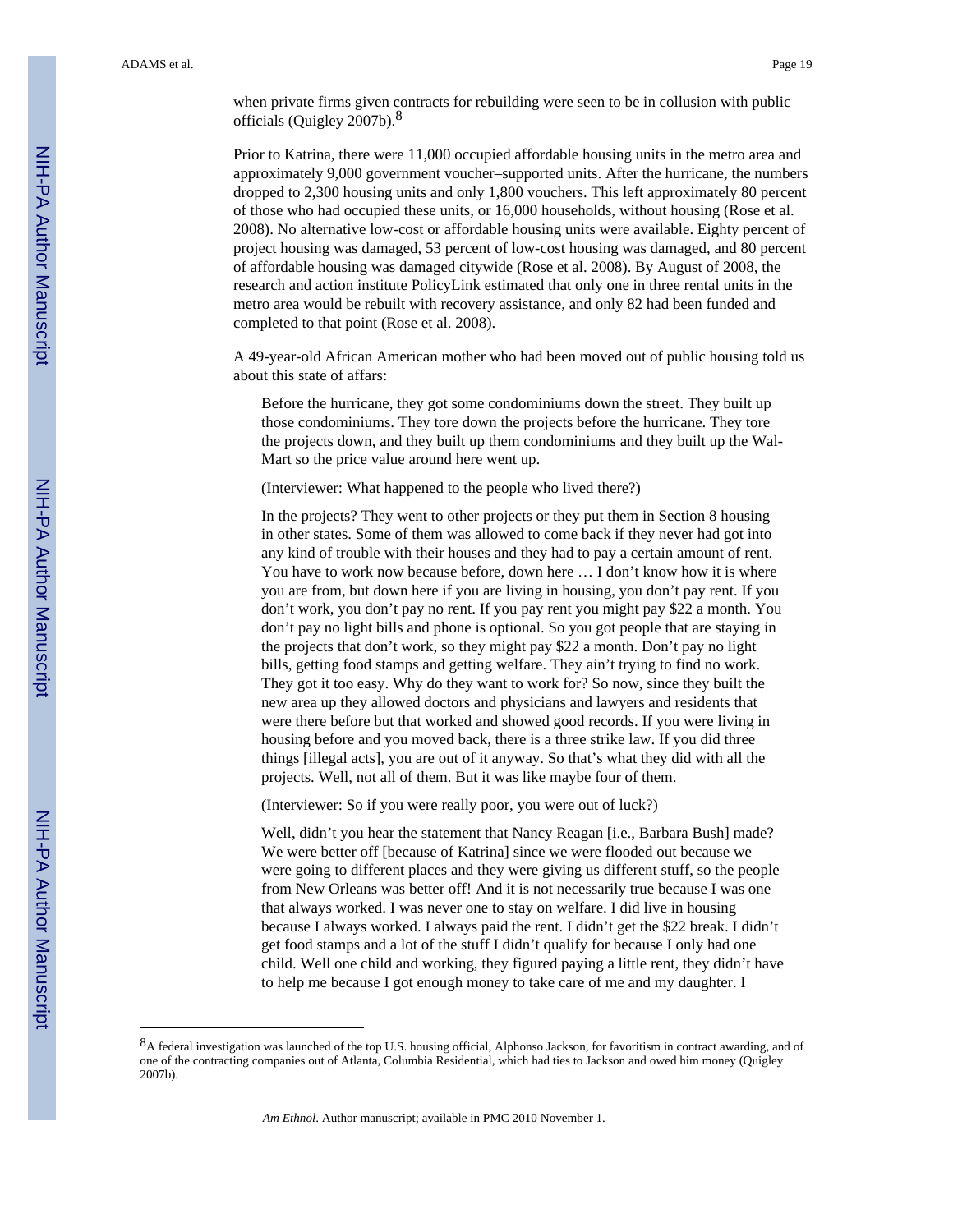didn't get the benefits like other people. I've always worked. My mom always worked. My mama never lived in housing. She always made sure we had a house to live in. My mama always worked, made sure we had food on our plates and clothes on our backs. She was never one to stand out and wait for welfare. So to put that on people in need, and in New Orleans … I thought it was wrong because everybody's not like that. But you take on [that] bunch out there and combine it with everybody —you think everybody is making off easy.

For those still living in trailers outside of the city, FEMA's initial generosity in supplying trailers was, by the second year, seen as a bittersweet solution when the Sierra Club, and many months later FEMA itself, discovered that the trailers contained dangerous levels of formaldehyde. The Sierra Club conducted indoor air-quality testing of 31 trailers in May 2006 and found that only two had levels of formaldehyde within the safety limits set by the Environmental Protection Agency (Sturgis 2006). The Sierra Club suggested that residents not spend excessive amounts of time in their trailers, denying displaced people yet another safe space to call home (Sturgis 2006). Of the residents still remaining in trailers in November of 2007 (approximately 52,000 people), 4,600 households, or 8.7 percent, have reported health problems to FEMA (FEMA 2007a).

By the third year post-Katrina, with many families still living in these trailers, the government put a full-stop deadline for people to vacate them or, ironically, to exercise an option to purchase the trailers through online government auction for \$5,000 to \$12,000 (Associated Press 2007). Although FEMA officially stated that each trailer cost approximately \$14,000 to \$20,000 to manufacture, the Government Accountability Office (GAO) estimates that the costs incurred for each FEMA trailer could be as high as \$229,000. That is, the government paid nearly \$230,000 per trailer to the contractors who built and delivered them, Halliburton among them. The GAO found that FEMA profited from a total of \$30 million in fraudulent payments for trailer maintenance and cited examples of rigged bids and excessive payments on their trailers (Myers and Gardella 2007).

In May 2007, a Department of Homeland Security review found that FEMA trailers had been sold at inconsistent prices, ranging from \$1 to \$20,000, resulting in poor government returns and inequity for buyers. FEMA rescinded the offers to sell trailers to permanently displaced residents, owing to inconsistencies in pricing (Department of Homeland Security, Office of Inspector General 2007). In August 2007, FEMA ended the offer to Gulf Coast residents to purchase their temporary trailers, citing reports that people were suffering health consequences from formaldehyde exposure (CBS News 2007). One wonders what benefit might have come from a program in which the government gave the \$230,000 it paid for the trailers directly to residents rather than to Halliburton.

This chain of events prompted residents to say things like: "We all asked, 'Who was meaner: Katrina, Rita or FEMA? And everybody's pointing at FEMA.' Which is worse— Katrina, Rita or FEMA? FEMA" (William, 54 years old).

Despite the trailers' toxic interiors, the idea of vacating them posed a serious problem to many who lived in them for one obvious reason: There was little public or low-income housing for them to return to. Job fairs and housing fairs were offered to trailer residents as a way of showing that the government had a plan to help them, but most found these fairs to be of little help. The events, organized not by FEMA but by Save the Children and the Red Cross, hosted mortgage companies, although few low-income and now-jobless residents could qualify for their services, and no companies that were actually hiring participated in the job fairs. Instead, long lines formed at the FEMA tables as people begged to extend the deadlines for vacating their trailers, and people flooded the desk of the one participating housing agency (Unity Housing) with actual units available in the GNO area.<sup>9</sup>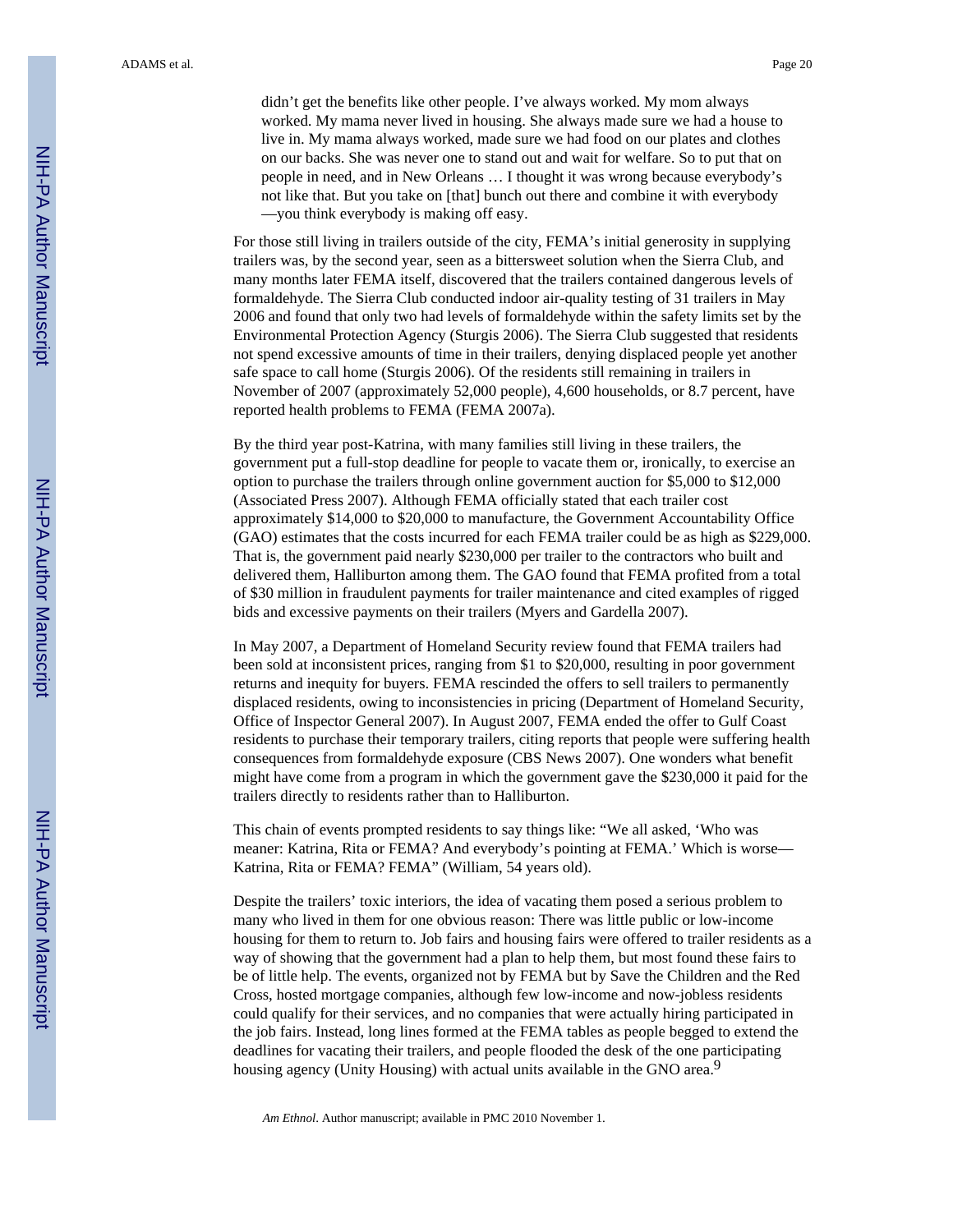By November of 2007, FEMA had moved to close 91 of its Gulf Coast group trailer sites, leaving 20 open (FEMA 2008). As we note above, in June 2008, FEMA and media sources reported that an estimated 100,000 people still lived in the trailers throughout the Gulf Coast, encompassing 52,047 households (FEMA 2008; San Francisco Bay View 2008). In August 2008, FEMA reported it had 6,982 occupied trailers in the New Orleans metro area (Pope and Vanacore 2008). Their residents faced eviction by the beginning of 2009. Despite multiple housing fairs, held in most FEMA trailer-park communities and in local public gymnasiums and on community college campuses, many residents still had no place to live. In the long progression from low-income or public housing to eviction and displacement to trailers, homelessness was and continues to be the ultimate end point for many New Orleanians. By March 2008, it was estimated that one in 25 people in New Orleans was homeless, or about 12,000 people, nearly double the pre-Katrina rate and four times that of any other U.S. city (Jervis 2008).

Katrina became a means of evicting the poor from New Orleans, a process that also fell along obvious racial lines. Most returning residents talked about their sense of having been betrayed by the government at a time when they needed its support and relief, but those from the lowest socioeconomic positions felt not just abandoned and betrayed but actually under attack by the government. Some residents said their situation was like the Holocaust, an experience that seemed unending and that would never be forgotten by those who went through it. They were uprooted and sent to a prison camp of a trailer park hours outside the city and with no access to public transportation, jobs, stores, clinics, and schools. And, then, with no place to return to in the city, they were told to vacate the trailers that they had been sent to. A substitute teacher who was living in one of the parks outside the city told us,

Mentally. It's stressful. Especially bein'… OK, now there's a deadline. We have to be out of this park by May 31. We didn't receive any FEMA money. You know, there's people that still didn't receive FEMA money? We didn't even get an initial check for \$2,000 from FEMA, and they're telling us, two years on now, here we are. We had a place to live before the storm, right. We had everything taken out. We didn't get none of it. They didn't give us that even. And now we have to be out of here by May 31st. I don't know what will happen, and I'm not the only one that don't know. In your mind, you want to say, I can't see that happenin'. You want to say, I know they're just not gonna tell us—well, y'all are now homeless. You know? When these people could easily, most of the people here, you see, some people … A lot of people just didn't come back. That's why you have a lot of barren land. But there was basically everywhere you see a FEMA trailer, there was a nice home [in the city] or a little trailer. But all these people—what do you tell 'em? Where you goin'? You ain't got a home, but get the hell outta here. Go where? Do what? You're homeless. They're gonna close that gate and say you can't come back in here. That's on them—the government! Yeah! You put me in this trailer! Now, you're telling me to get out—you know what I'm saying?

OK you have generations of people that lived in these projects [public housing]. OK? And you want to tear these projects down. Which is all fine, and you want to make 'em better living conditions. Well, before you tear these down, please put me in another one. Then go tear it down and do what you want with 'em. But don't knock 'em down and then these people want to come home and have nowhere to go. Nowhere to go. … Go pay \$1,500 a month for a three bedroom shack in the

<sup>9</sup>Unity Housing was founded in 1992 to prevent, reduce, and, ultimately, end homelessness. Its goal is to help the public find affordable housing as part of the rebuilding of Greater New Orleans. See UNITY HousingLink n.d.

*Am Ethnol*. Author manuscript; available in PMC 2010 November 1.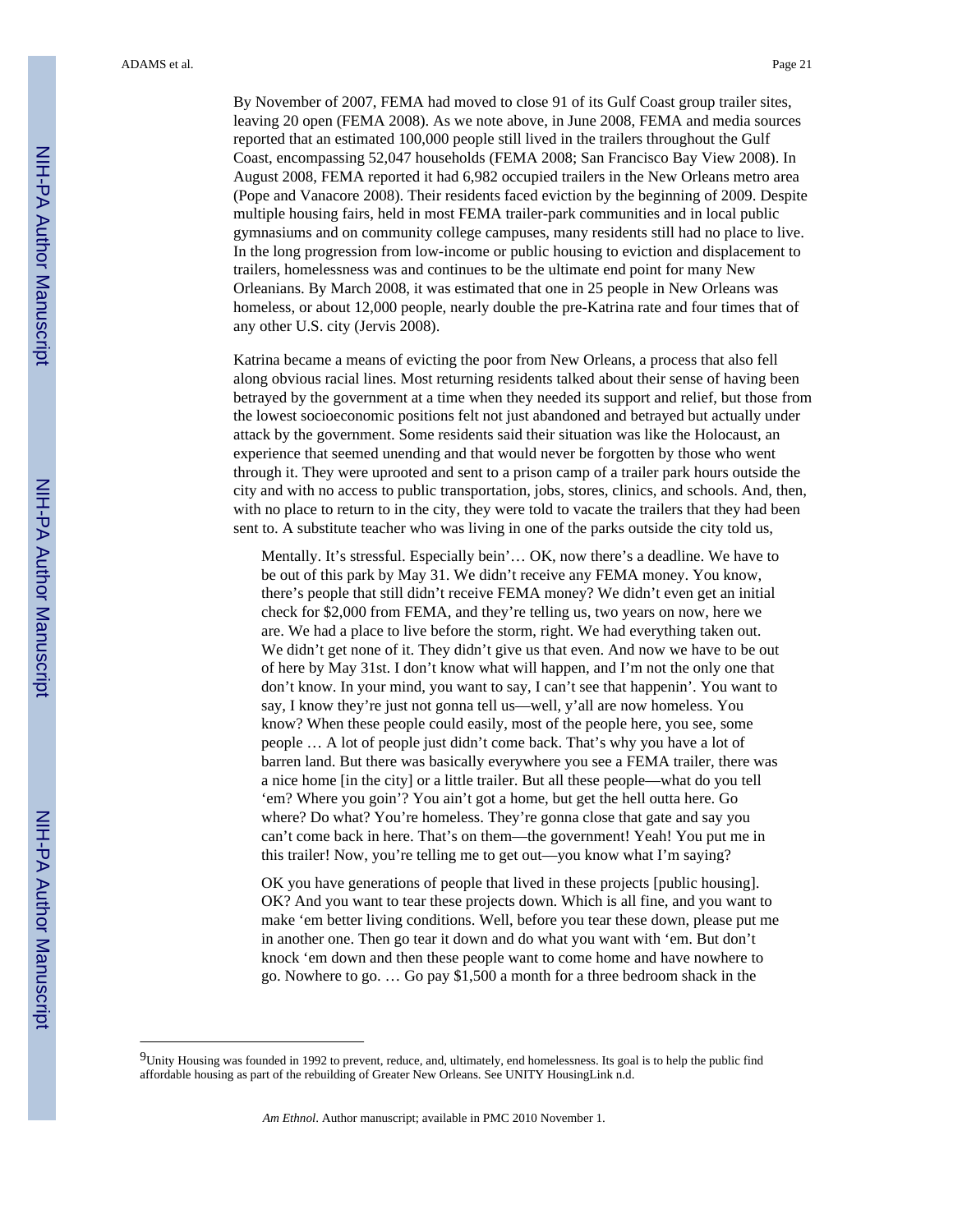city? In the worst neighborhoods you could get that for \$250, \$300 before the storm! Come on man!

Not surprisingly, residents and those still trying to return to New Orleans are asking the question: Where did all the federal money go? Residents still living out of their trailers wonder why they could not get Road Home or FEMA funds and continue to wait to find out if their rental housing will be rebuilt. Of course, one answer to the question about where the money went is obvious: The levees had to be rebuilt. That cost a lot, \$16,622,900,000 to be exact. And although the levees are now restored to the point of at least affording the same level of protection that they did pre-Katrina, they are only 20 percent completed in terms of a projected 100-year flood-protection plan, and 0 percent improved to withstand a categoryfive hurricane, which was Katrina's original size (Pope and Vanacore 2008). Still, \$16 billion has been spent.

Halliburton earned a lot from Katrina: \$124.9 million in assorted contracts with the Department of Defense, FEMA, the U.S. Navy, and the Army Corps of Engineers (Halliburton Watch 2005). Despite criticism of its poor performance in Iraq and the 20 investigations it faced for wrongdoing, law violations, bribery, bid rigging, and overcharging, the company was given multiple Katrina contracts to clean up Navy yards, pump water out of New Orleans, help the Army Corp of Engineers to restore utilities, and assorted other tasks (Halliburton Watch 2005).

Bechtel also won no-bid contracts. It was contacted to begin supplying temporary housing on the day the hurricane hit, even before damage had been assessed or the levees had broken (Bechtel Corporation 2006). The company ultimately won the contract to supply and install 35,000 FEMA trailers for Gulf Coast residents, for a total of \$154 million (Waxman 2006). The Defense Contract Audit Agencylater found that Bechtel had been billing double amounts for both corrective and preventative maintenance on the trailers it provided, leading to a \$48 million error paid for by taxpayers (U.S. House of Representatives 2006; Waxman 2006). In addition to double billing, the company was found to have improperly estimated costs of services provided and failed to comply with federal acquisition regulations (Waxman 2006).

In total, FEMA spent approximately \$1.7 billion to purchase 114,000 temporary trailers, tens of thousands of them without price negotiations (U.S. House of Representatives 2006). According to FEMA (2007b), the Department of Homeland Security awarded \$3.6 billion in over 36 different contracts for the trailers used for Hurricanes Katrina and Rita. The Office of Inspector General of the Department of Homeland Security, after being formally requested by Senators Byron Dorgan and Mary Landrieu to investigate the contracts, found that, although the companies awarded contracts by FEMA had adequate qualifications and complied with federal regulations, they did not meet additional crucial criteria and lacked fiscal responsibility. Regardless of the recommendations of the Stafford Act, preference was not given to local bids from the affected region of the Gulf Coast, and no criteria were designated to determine the difference between companies that were actually from Louisiana and companies that simply conducted business there (FEMA 2007b). The Institute for Southern Studies found that over \$136 million had been fraudulently spent in Katrinarelated contracts and that another \$428 million, although not fraudulently invested, has been misappropriated in corporate contracts (Gulf Coast Reconstruction Watch 2006)

Blackwater Security, a company made famous by its work in Iraq, especially its failures in Fallujah, was hired too, as well as 50 other private security groups, including the Israeli company Instinctive Shooting International (ISI; Scahill 2005). These companies' "mercenaries" hit the streets of New Orleans, patrolling in armored cars with heavy artillery and with no official explanation as to who they were and why they were there, just days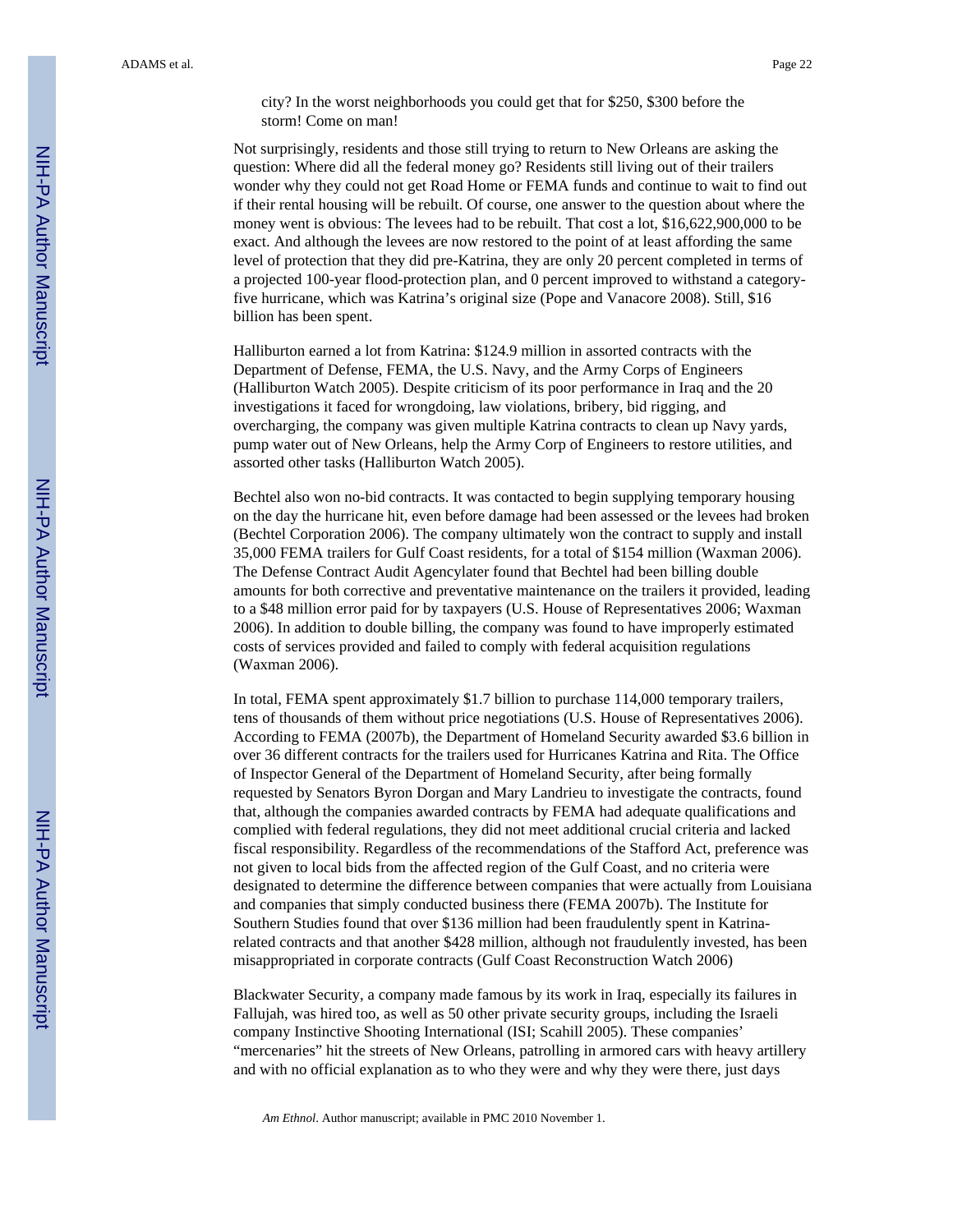after the storm. Blackwater later received a federal contract to provide armed guards to FEMA reconstruction projects through the Department of Homeland Security, despite the company's dismal reputation for misconduct and killing unarmed civilians in Iraq (Beeston 2007; Scahill 2005). On its website a mere two days after the hurricane made landfall, Blackwater advertised that it was helping with the Gulf Coast relief effort through airlift services, security services, and crowd control (Blackwater USA 2005; Scahill 2005).

# **Perpetuating "the emergency"**

Klein (2007) provides a useful analysis of what she calls "disaster capitalism" as it applies to the case of Katrina and its aftermath in New Orleans. She notes that this particular form of capitalism was developed as an outgrowth of post-Keynesian socioeconomic policies (of the so-called Chicago School), which were set in motion in the 1950s and fully matured under the Reagan and George H. W. Bush administrations as both national and foreign policy directives. In her book *The Shock Doctrine* (2007), she argues that disaster capitalism involves an initial "shock treatment" to economies—provoked by events like invasions, wars, or natural disasters. The creation of an economic and infrastructural "blank slate" in the wake of such disruptions enables government reconstruction programs to prioritize private-sector contracts over the continued support of public-sector infrastructure. The "disaster economy" she notes,

has been built with taxpayers' money, thanks to the boom in privatized war-zone reconstruction. The giant contractors that have served as "the primes" in Iraq and Afghanistan have come under frequent political fire … [for making] huge investments in corporate infrastructure—Bechtel's battalions of earth-moving equipment, Halliburton's planes and fleets of trucks. [2007:416]

She explains that the buildup of contractor infrastructure during the George W. Bush years can be "seen as a fully articulated state-within-a-state that is as muscular and capable as the actual state is frail and feeble" (Klein 2007:417). Klein's work echoes that of Eric Klinenberg and Thomas Frank (2005), who note that the display of private contracting post-Katrina and the rapacious effects on displacing the poor represent a looting of government infrastructure itself, what they call "Looting Homeland Security."

Klein argues that the replacement of government infrastructures aimed at serving the public good with private contractors whose interests lie in corporate growth directly harms the target community the contractors ostensibly are paid to serve. She uses post-Katrina New Orleans as a prime example: "Post-Katrina New Orleans may be providing the first Westernworld image of a new kind of waste urban landscape: the mold belt, destroyed by the deadly combination of weathered public infrastructure and extreme weather" (Klein 2007:415). The eviction of the poor from New Orleans, the obliteration of a public infrastructure that could care for those evicted, the eventual demolition of their homes, the payment of exorbitant prices to private companies to provide substandard trailers as temporary housing, and, finally, the huge contracts awarded to private firms to rebuild former public housing units as mixed-income condominium properties all point to an exemplary study in disaster capitalism (see also Klinenberg and Frank 2005).

Klein notes that Katrina can be read as a failure on the part of the government to deal with an impending natural disaster (by failing to repair the levees), and, moreover, that the government took advantage of the disaster to mobilize new contracts with "the giants." "The Bush administration," she notes, "refused to allow emergency funds to pay public sector salaries" (Klein 2007:414), but it did award huge contracts to its favorite companies to "clean up the mess." "Cleaning up the mess" in this case included a deliberate effort to get rid of the poorest sectors of the population, who were seen as a drain on public resources—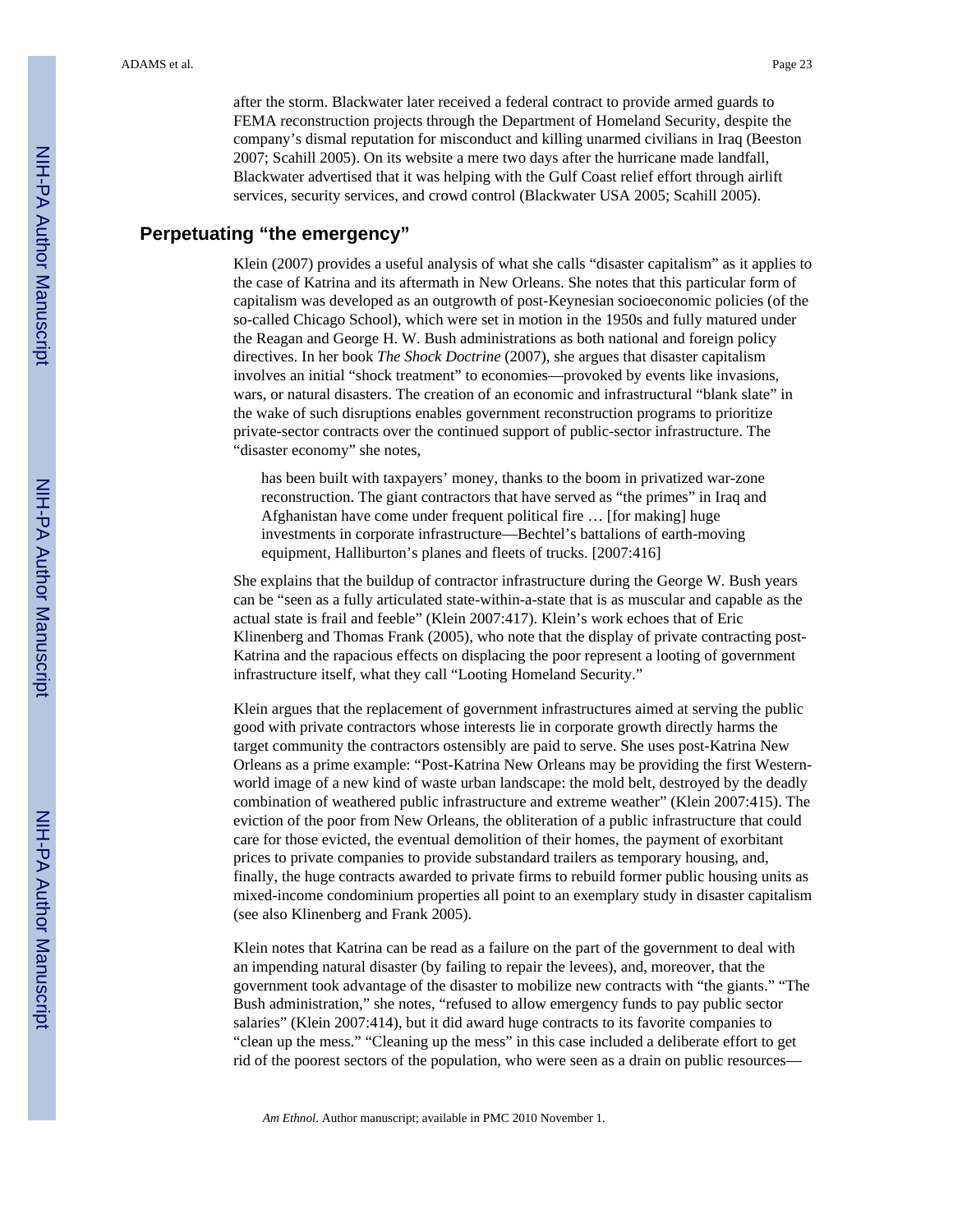those who lived in public housing. The notion that subverting support for public-sector recovery and using disaster to enrich private contractors by evicting and "erasing" the poor were part of a deliberate plan was affirmed for residents when they heard one of their state lawmakers say, in regard to the loss of public housing from the storms and flooding, that "God did what we could not do."

Disaster capitalism thus has particular contours. What the victims of Katrina also help us understand is that this sort of economy requires, in some sense, an ongoing production of "disaster" in the form of "failed recovery" to justify ongoing financial growth. Giorgio Agamben (1998) and Didier Fassin and Paula Vasquez (2005) demonstrate, the latter more recently with respect to humanitarian relief, that various kinds of inhumane arrangements and interventions can be authorized under conditions that are deemed sufficient to call for a "state of emergency." Katrina offered an opportunity for disaster capitalism to become entrenched, supported fully by the U.S. government. But the failure of an effective recovery in New Orleans has created yet another kind of "disaster"—the ongoing disaster. New Orleans offers an example of the perpetuation of a "state of emergency" that was initiated by Katrina but has been sustained by ongoing politicoeconomic machinery—a machinery that ultimately needs to "have a disaster" to justify its existence.<sup>10</sup> The bureaucratic machinery that has kept New Orleanians in a state of disruption and "ongoing recovery" might be seen as the apparatus of "exceptionalism" in everyday life that continues to authorize violence by way of its inhumane erasures and interventions.

Hurricane Katrina was an "event" disaster that mobilized a "state of emergency," which subsequently led to the authorization of a military response to an "ongoing" disaster that the failure of bureaucratic machinery helped to prolong. The "state" was erased as a functioning buffer for the poorest sectors of the socioeconomic hierarchy, and in its place a "free market" in private-sector development contracts emerged. Just as those citizens who were living paycheck to paycheck or welfare check to welfare check were evicted first by the forces of nature and then by the force of the unfettered free market authorized by the "emergency," so too were the social programs, previously offered by the government to provide safety nets to these populations, eviscerated. Disaster capitalism authorized the arrival and insertion of private corporations not to do the jobs that were previously done by the government but to shift the focus away from what the government ought to do, to what the market is thought to be able to do better. The priority is not actually to rescue or attend to the needs of the poorest but, rather, to invest in profit growth sectors. The counterpart to disaster capitalism, what we might call "recovery capitalism," is the inefficient use of resources (the siphoning off of resources by corporate interests); the shedding of the poor, who cost too much to maintain in the process; and the dissolution of the state as a buffer for those who live at the margins of the economy. These effects impact not only the displaced

<sup>10</sup>Fassin and Vasquez call attention to a particular reading of the work of Agamben and of Carl Schmitt. Agamben points to the way in which the "state of exception" that authorizes "emergency" interventions (exemplified in the Holocaust) has become routinized in the everyday of contemporary modern industrial life, shifting from the decision of the sovereign (who is himself exempted by the rule of exception) to the apparatus of governance, which perpetuates and produces exceptionalism as a biotechnological and societal norm. Agamben notes that the state of exception involved a stripping of humanity to a state of "bare life" —*bios* without *zoe*—authorizing inhumane interventions without social approbation; there was no sense of sacrifice in the killing of forms of life with no social identity. He insightfully notes that such regimes of exceptionalism are found in everyday spaces today (e.g., life-support units in hospitals), not simply in the moment of crisis. Fassin and Vasquez note how much more useful it is to recognize the temporal specificity of the state of exception, focusing on the Venezuelan *Tragedia* of 1999—the flooding and mudslide disaster that killed some 10,000 persons. Occurring during a democratic reform election, the disaster response was mobilized with the consent of the public even while it authorized a militarization of intervention and produced an old and familiar violence against the most vulnerable of the disaster's victims. Both accounts are useful in explicating Katrina. The initial militarization of disaster response, including the violence it produced, reminds us of the temporal and event-based specificity of the "state of emergency" that came into existence in New Orleans. At the same time, Agamben's insight that such regimes can be routinized into the spaces of everyday life is clearly useful in exploring how bureaucratic regimes that became a modus vivendi in the years after the "event" continue to produce an ongoing state of exception and emergency in New Orleans.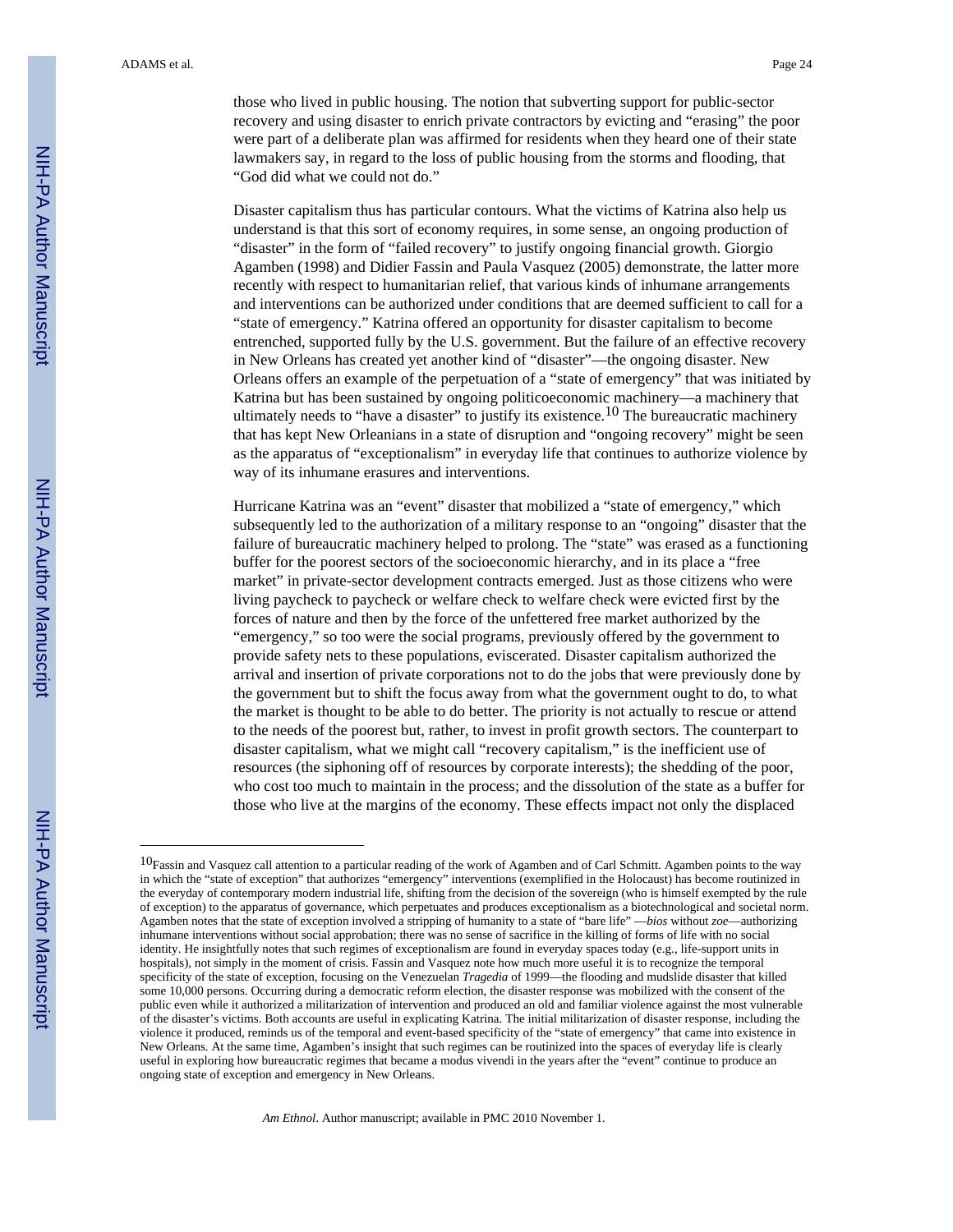but also those who remain behind, trying to "recover." Disaster, and the political-economic machinery of disaster's response, create a situation in which victims of disaster are only visible if they remain in a state of "attempting to recover." That is, they must stay in a state of ongoing disaster.<sup>11</sup>

Rather than seeing these political and economic arrangements of disaster capitalism as ancillary to, or a remedy for, the individual experiences of chronic disaster syndrome, we suggest that they need to be seen as part of the syndrome itself. That is, government policies that have authorized an eviction of the poor, underfunding of community rebuilding efforts, and an evisceration of the role of government in providing public security networks are, in fact, a part of chronic disaster syndrome. They are not a solution. In fact, they have helped perpetuate the conditions of displacement and its sequelae in human suffering and ill health. Nevertheless, these programs are being espoused and supported by many as the route to a recovery and rebuilding of New Orleans.<sup>12</sup>

Everyone has felt the effects of disaster capitalism in New Orleans, not just the poor. Middle-class, homeowning communities have received little help in rebuilding as a result of the gutting of government-supported social security networks and programs.

Their sense that they must pull themselves up by their own bootstraps is expected and celebrated by neoliberal policymakers, who do not feel that the government has a responsibility to rebuild communities household by household. Ironically, citizens themselves also put forth this view, sometimes as a means of deflecting criticisms they hear in the national press about how New Orleanians must be "lazy." We also found that some residents of New Orleans, regardless of socioeconomic status, were in favor of the destruction of public housing. They too felt the need to "cleanse" New Orleans of its poverty, assuming this would also eliminate crime, drug use, and violence associated with such poverty. As alluded to above, Louisiana Congressman Richard Baker publicly stated after the hurricane, "We finally cleaned up public housing in New Orleans. We couldn't do it, but God did" (Quigley 2005). Adopting the language one could find in policy papers that openly discussed the idea that Katrina had a "silver lining" because it hastened urban redevelopment, a 54-year-old man interpreted the storm as a kind of "cleansing": "I think Mother Nature was telling us, we were overdue for a disaster that hits in such a way, you know. We talked about it for years. We got lucky every time. We found out that Katrina means cleaning. It means 'cleaning.' Who would have known that we needed such a cleaning up!"

 $11$  Ironically, the poor have not left New Orleans. They have just changed ethnicity. Immigrant Hispanic populations now fill the ranks of the underclass that were previously held by poor African Americans. In the wake of Katrina, immigrant laborers flooded the GNO area, hoping to work in the reconstruction industry. This opportunity was made easier by suspension of federal minimum wage laws and sanctions for hiring unauthorized workers. Companies were allowed to apply through the federal government for temporary H2B visas for the purpose of satisfying labor needs unmet by the local population (Donato et al. 2007). These immigrants cost the government considerably less than local residents in public assistance. Promissory economies that will grow a new and better New Orleans are supposed to arise out of this mess. This situation, of course, seems inevitable. The eviscerating of public social services financed by the government is not a surprising outcome of disaster capitalism; it is an inevitable outcome. This, then, is the second step in the process of creating an ongoing "state of emergency." Without medical institutions, public services, or resources to help people, particularly the most needy, rebuild lives, the emergency in some very obvious ways, continues.<br><sup>12</sup>As with other "syndromes," we can also point to a subtle and important component of "chronic disaster syndrome" th

from the already named notion of "disaster syndrome." "Disaster syndrome" is used to explain the phenomenon in which people assign more importance to disasters than they should because of the heightened sense of severity and intensity of the events that become labeled "disasters." So, for example, people are more fearful of flying than driving because plane crashes are considered "disasters" even though automobile accidents claim far more lives on a daily basis than plane crashes. Under conditions of disaster, people are more likely to exaggerate the need for certain interventions that would otherwise be thought of as inhumane or intolerable. In the case of New Orleans, we suggest that one way to read the eviction of the poor is as a byproduct of "disaster syndrome" —again, a component of chronic disaster syndrome. This, in part, explains why so many people in New Orleans also felt that evicting the poor would help resolve their problems and help generate some sort of "recovery."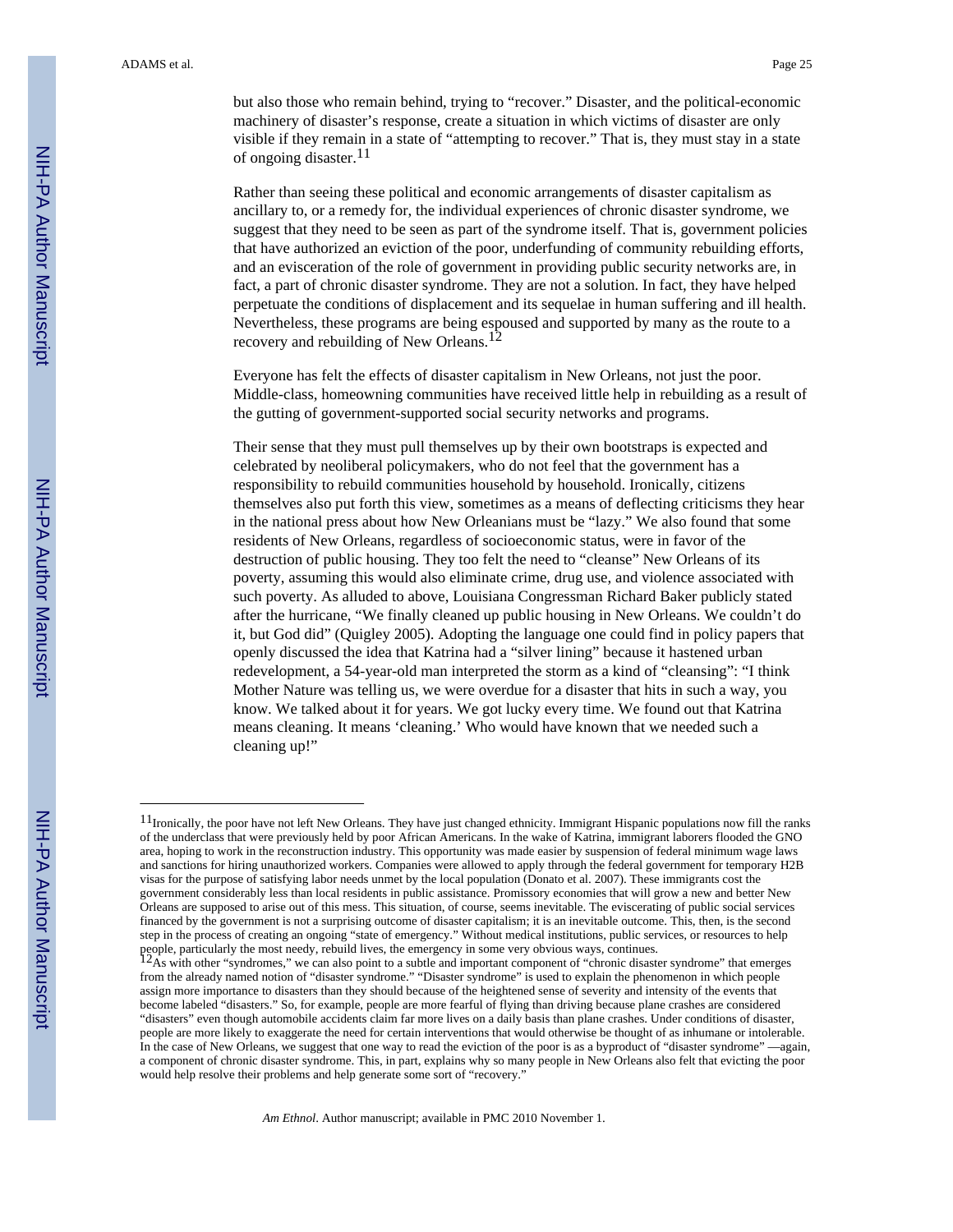A 49-year-old woman offered a slightly more sympathetic view, indicating that she hoped the government would tear down old, rat-infested structures and replace them with something better, but she understood that there were risks of creating homelessness if such an effort led to the loss of public housing. She refers to the large public protests against the demolition of public housing units:

I was disappointed that these activists came in, that they didn't want 'em torn down. I think they should tear 'em down. They're terrible! I wish they would tear the ones down up the Canal Street by the Quarter. But—oh well—anyway—and just feel for the people that—and another thing that makes me upset is the homeless people, that were in the plaza on Claiborne Street. Now, I know some people are homeless because of either the mental state and they just can't hold a job, and all. But I must admit, I think there are some of 'em out there that do work, but unfortunately don't have enough to pay for rent. A lot of people were renting places in the city, when they got demolished. And their landlord, for one, doesn't wanna rebuilt. Its not worth it, or if they do rebuild, they're gonna have to charge a lot higher to recoup.

Postdisaster syndrome, emergent from the effects of ongoing displacement and the idea that the "disaster" is still in place, has created a fertile ground of support for what would otherwise be considered draconian interventions and internalized feelings of perseverance against all odds and has fed the belief that displacing the poorest sectors of the population of New Orleans will lead to "recovery" once and for all. This, too, can be thought of as a part of the pathology of "chronic disaster syndrome."

# **Conclusion: Katrina is the future**

I'll probably never be recovered from Katrina. Fully, never. This'll affect me until the day I die. I mean, its devastation is so upsetting and heartbreaking that I don't think I'll ever, ever, ever forget. And if it ever happens again, I don't think—I would ever—want to be here to see it happen again. I don't even want to come back to get anything, even if it's salvageable, to salvage. Because then I'd just give up on this landscape and lifestyle and move on to something, a little higher ground and start all over again.

—Wallace, 54-year-old male

In out our opening quote, our colleague Martha Ward insightfully notes,"Katrina is not something that happened in the past. It is the future." We would like to suggest, in conclusion, the importance of reading the events of Katrina and its aftermath storms and floods not only as history but also what for they augur for the future. Like a canary in a coal mine, New Orleans offers a warning that the future has arrived. The collapse of government infrastructures and the wholesale selling of government social welfare provision to privatesector for-profit security interests (and leaving the nonprofit nongovernmental sector to fill in the gaps the private sector fails to fill) has not generated a good deal of confidence or recovery in New Orleans. In fact, from what New Orleanians tell us, this future is foreboding.

For most residents of New Orleans, "recovery" has been a slow and steady process of realizing that life as they knew it is gone and that living in a state of quasi-emergency, of "responding" to ongoing trauma, is "the norm." These are the characteristics of a future in which chronic disaster syndrome emerges as at once a health, social, and political nexus that functions to perpetuate disaster capitalism and ongoing trauma for those in the avant garde of the neoliberal social experiment.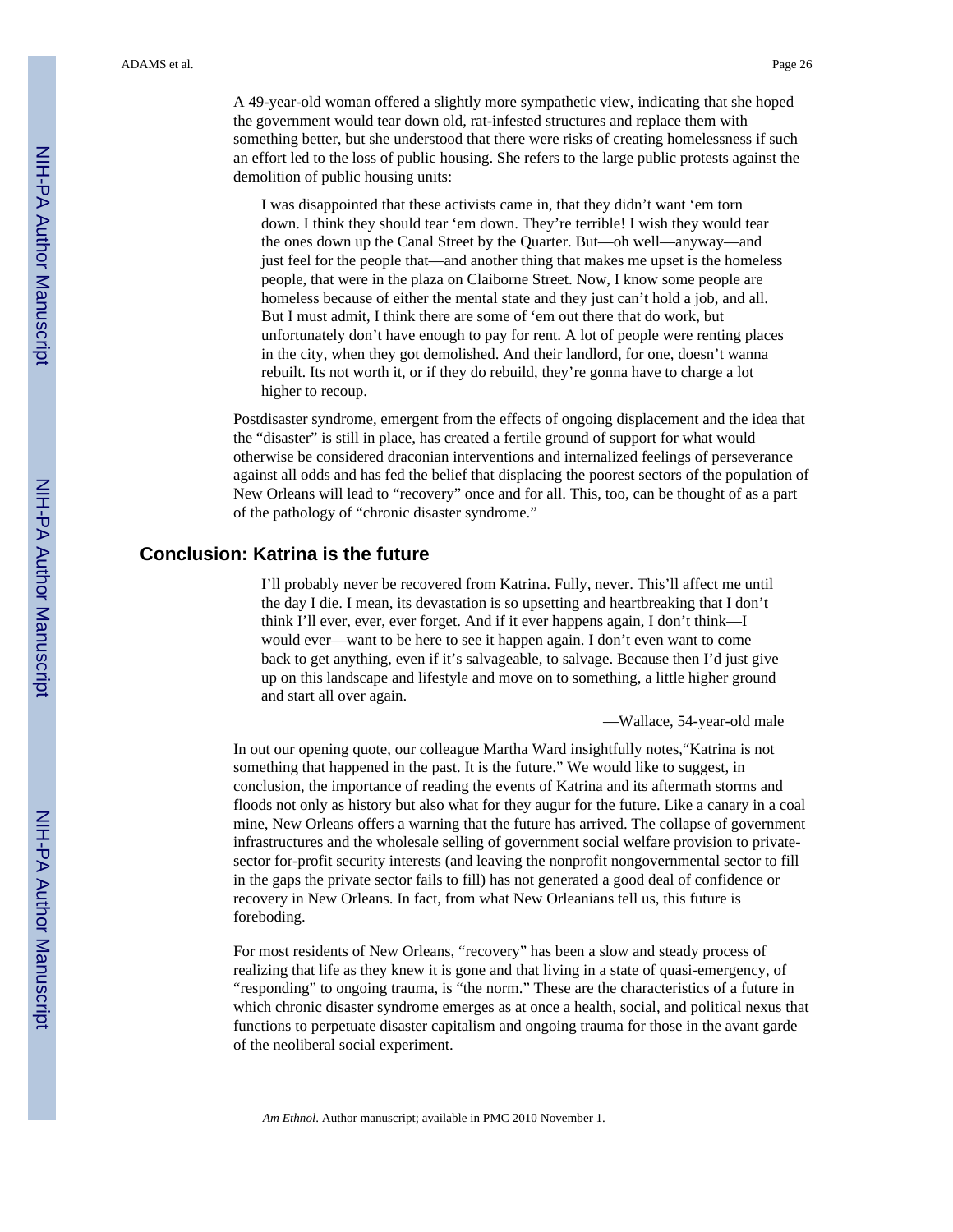Stories of loss and accounts of the perception that recovery from Katrina is far from complete suggest that returning New Orleanian residents are not allowing the wool to be pulled over their eyes by the "natural disaster" argument. They understand that Katrina, although a natural disaster in its first days, became a humanly perpetuated disaster and has remained so for some time. We have attempted to show some of the structural forces that keep disaster alive in New Orleans and have made it into an ongoing "way of life." Not by accident but, rather, by design are so many in New Orleans still displaced. "We've become third class citizens in this world, in a lot of ways," one elderly man told us. "Katrina … it just keeps going on and on. Will it ever end?" an elderly woman asks.

#### **Acknowledgments**

The initial proposal for the NIH grant that provided funding for this study was written by Gay Becker, who died in January of 2007. Vincanne Adams, Ph.D., was asked to take on the role of principal investigator for the grant, with coinvestigators Sharon Kaufman, Ph.D., and Sandra Moody-Ayers, M.D., in 2007. The primary research assistant has been Edwina Newsom. Interviews were conducted by the principal investigator, coinvestigators, and three other interviewers: Taslim van Hattum, Diana English, and Shelina Fordingham. NIH NIA Grant #5R01AG28621. We also note that some of our information is retrieved from news media. Finally, we would like to extend a special thanks to Martha Ward in New Orleans for providing us with collegial support, information, and insights about the experiences of New Orleanians, from the perspective of a fellow anthropologist.

#### **References cited**

- Agamben, Giorgio. Homo Sacer: Sovereign Power and Bare Life. Heller-Roazen, Daniel, translator. Stanford: Stanford University Press; 1998.
- Allen, Barbara L. Environmental Justice and Expert Knowledge in the Wake of a Disaster. Social Studies of Science. 2007; 37(1):103–110.
- Associated Press. FEMA Auctioning Off Trailers at Fire-Sale Prices: Mobile-Home Dealers Fear Government Will Flood the Market. 2007 March 8 [accessed August 15, 2008]. <http://www.msnbc.msn.com/id/17509045/>
- Bechtel Corporation. Hurricane Katrina Relief. Mississippi, U.S.A. 2005–2006. 2006 [accessed August 15, 2008]. [http://www.bechtel.com/hurricane\\_relief.html](http://www.bechtel.com/hurricane_relief.html)
- Beeston, Richard. US Congress to Quiz Blackwater Boss over Iraqi Killings. Times Online. 2007 October 2 [accessed August 25, 2008].

[http://www.timesonline.co.uk/tol/news/world/us\\_and\\_americas/article2574221.ece](http://www.timesonline.co.uk/tol/news/world/us_and_americas/article2574221.ece)

- Bergerren, Ruth E.; Curial, Tyler J. After the Storm: Health Care Infrastructure in Post Katrina New Orleans. New England Journal of Medicine. 2006; 354(15):1549–1552. [PubMed: 16611946]
- Blackwater USA. Blackwater Joins Hurricane Katrina Relief Effort!. 2005 September 1 [accessed August 25, 2008]. [http://www.blackwaterusa.com/press/katrina.asp/](http://www.blackwaterusa.com/press/katrina.asp)
- Breunlin, Rachel; Regis, Helen A. Putting the Ninth Ward on the Map: Race, Place, and Transformation in Desire, New Orleans. American Anthropologist. 2006; 108(4):744–765.
- Browne, Kate; Martin, Ginny. Still Waiting: Life after Katrina. 58 min. Ginny Martin and Kate Browne Production; Ft. Collins, CO: 2007. prods
- Browne-Dianis, Judith. Who Exiled New Orleans' Poor? Washington Post. 2007 May 17.:A17.
- Button, Gregory; Oliver-Smith, Anthony. Disaster, Displacement, and Employment: Distortion of Labor Markets during Post-Katrina Reconstruction. In: Gunewardena, Nandini; Schuller, Mark, editors. Capitalizing on Catastrophe: Neoliberal Strategies in Disaster Reconstruction. Lanham, MD: AltaMira Press; 2008. p. 123-146.
- CBS News. FEMA Suspends Disaster Trailer Sales: Agency Halts Distribution of Trailers while It Studies Formaldehyde Risks. 2007 August 2 [accessed August 30, 2008]. [http://www.cbsnews.com/stories/2007/08/02/katrina/main3126172/.shtml](http://www.cbsnews.com/stories/2007/08/02/katrina/main3126172.shtml)
- Department of Homeland Security, Office of Inspector General. Sales of the Federal Emergency Management Agency Travel Trailers and Mobile Homes. Memorandum. 2007 [accessed August 30, 2008]. [http://www.dhs.gov/xoig/assets/mgmtrpts/OIG\\_07-41\\_May07.pdf](http://www.dhs.gov/xoig/assets/mgmtrpts/OIG_07-41_May07.pdf)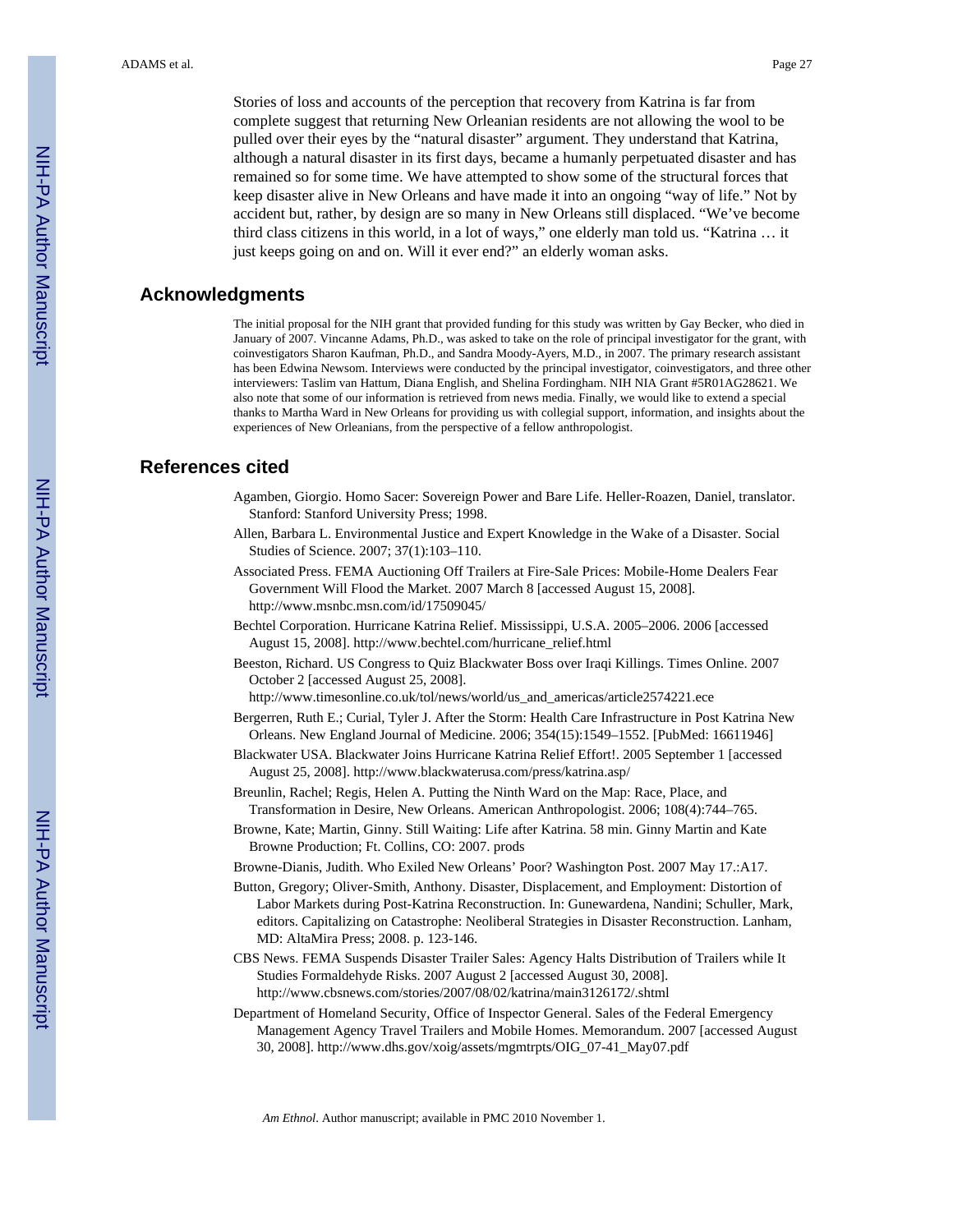- DeSalvo, Karen; Hyure, Amanda D.; Ompad, Dainelle C.; Menke, Andy; Tynes, L Lee; Muntner, Paul. Symptoms of Posttraumatic Stress Disorder in a New Orleans Workforce following Hurricane Katrina. Journal of Urban Health: Bulletin of the NY Academy of Medicine. 2007 [accessed August 2008].<http://www.pubmedcentral.nih.gov/articlerender.fcgi?artid=2231633>
- Dewan, Shaila. Out of FEMA Park, Clinging to a Fraying Lifeline. New York Times. 2008 August 4.:1.
- Donato, Katherine M.; Trujillo-Pagán, Nicole; Bankston, Carl L., III; Singer, Audrey. Reconstructing New Orleans after Katrina: The Emergence of an Immigrant Labor Market. In: Brunsma, David; Overfelt, David; Picou, J Steven, editors. The Sociology of Katrina: Perspectives on a Modern Catastrophe. Lanham, MD: Rowman and Littlefield; 2007. p. 217-234.
- Erikson, Kai. Foreword. In: Brunsma, David L.; Overfelt, David; Picou, J Steven, editors. The Sociology of Katrina: Perspectives on a Modern Catastrophe. Lanham, MD: Rowman and Littlefield; 2007. p. xvii-xx.
- Etheridge, Robbie. Bearing Witness: Assumptions, Realities, and the Otherizing of Katrina. American Anthropologist. 2006; 108(4):799–813.
- Fassin, Didier; Rechtman, Richard. The Empire of Trauma: An Inquiry into the Condition of Victimhood. Gomme, Rachel, translator. Princeton: Princeton University Press; 2009.
- Fassin, Didier; Vasquez, Paula. Humanitarian Exception as the Rule: The Political Theology of the 1999 *Tragedia* in Venezuela. American Ethnologist. 2005; 32(3):389–405.
- Federal Emergency Management Agency (FEMA). Myths and Facts: Travel Trailers. News Release No. HQ-07-222. 2007a November 8 [accessed August 19, 2008]. [http://www.fema.gov/newsrelease.fema?id=41647/](http://www.fema.gov/newsrelease.fema?id=41647)
- Federal Emergency Management Agency (FEMA). Response to OIG's Report on FEMA's Award of 36 Trailer Maintenance and Deactivation of Travel Trailers and Manufactured Housing Contracts. 2007b April 24 [accessed February 20].

[http://www.fema.gov/media/fact\\_sheets/oig\\_response.shtm/](http://www.fema.gov/media/fact_sheets/oig_response.shtm)

- Federal Emergency Management Agency (FEMA). FEMA Trailer Park Closure Plan Moves into Final Phase: FEMA Continues to Provide Resources and Support Services to Help Families Transition to Permanent Housing. News Release No. 1603-786. 2008 May 2 [accessed August 15]. [http://www.fema.gov/news/newsrelease.fema?id=43447/](http://www.fema.gov/news/newsrelease.fema?id=43447)
- Finger, Davida. Stranded and Squandered: Lost on the Road Home; Seattle Journal for Social Justice. 2008 [accessed September 2]. p. 59-100.Loyola University New Orleans College of Law, Katrina Clinic, draft article, [http://justiceforneworleans.org/roadhome/docs/Stranded\\_and\\_Squandered.pdf](http://justiceforneworleans.org/roadhome/docs/Stranded_and_Squandered.pdf)
- Fjord, Lakshmi; Manderson, Lenore. Anthropological Perspectives on Disasters and Disability: An Introduction. Human Organization. 2009; 68(1):64–72.
- Gabe, Thomas; Falk, Gene; McCarty, Maggie; Mason, Virginia W. CRS Report for Congress, Order Code RL33141. Washington DC: Congressional Research Service, Library of Congress; 2005 November 4. Hurricane Katrina: Social-Demographic Characteristics of Impacted Areas.
- Giroux, Henry A. Stormy Weather: Katrina and the Politics of Disposability. Boulder, CO: Paradigm Press; 2006.
- Good, Byron J. The Heart of What's the Matter. Culture, Medicine and Psychiatry. 1977; 1(1):25–58.
- Greater New Orleans Community Data Center (GNOCDC). New Data Reveals 16 New Orleans Neighborhoods Have Less Than Half Their Pre-Katrina Households: Postal Records Give Solid Estimates, Provide Innovative Approach to Measuring Recovery. 2008 August 24 [accessed August 29]. [http://gnocdc.s3.amazonaws.com/media/GNOCDCAug21-08.pdf/](http://gnocdc.s3.amazonaws.com/media/GNOCDCAug21-08.pdf)
- Gulf Coast Reconstruction Watch. One Year after Katrina: The State of New Orleans and the Gulf Coast. In: Kromm, Chris, editor. Southern Exposure. Vol. 34. Durham, NC: Institute for Southern Studies; 2006.
- Gunewardena, Nandini; Schuller, Mark, editors. Capitalizing on Catastrophe: Neoliberal Strategies in Disaster Reconstruction. Lanham, MD: AltaMira Press; 2008.
- Halliburton Watch. Halliburton Gets Another \$33 Million for Hurricane Katrina Clean-Up. 2005 October 12 [accessed September 1, 2008].<http://www.halliburtonwatch.org/news/katrina2.html>
- Hunter, Robert J. Property/Casualty Insurance in 2008: Overpriced Insurance and Underpaid Claims Result in Unjustified Profits, Padded Reserves, and Excessive Capitalization. Consumer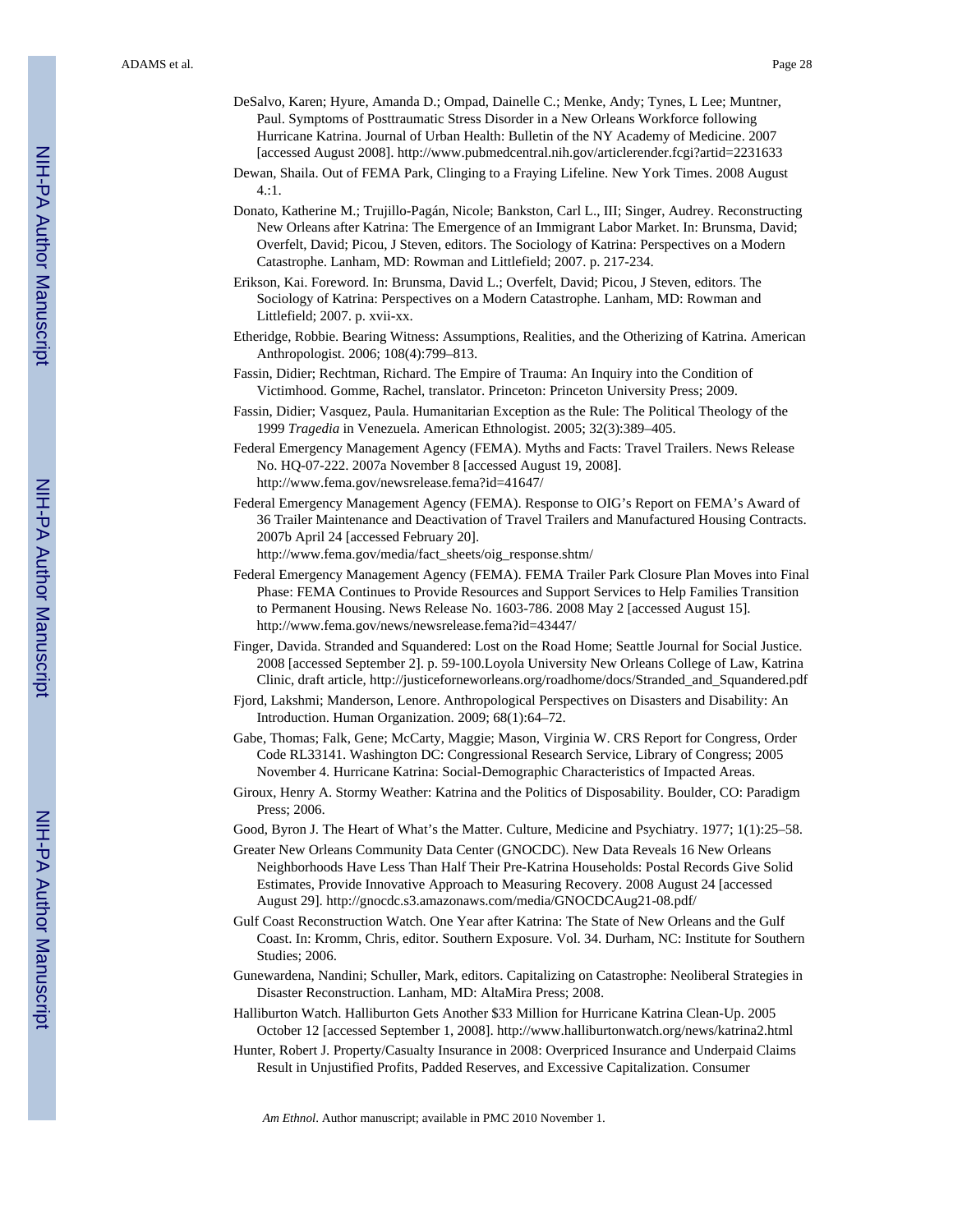Federation of America; Washington DC: 2008 January 10 [accessed August 15]. [http://www.consumerfed.org/pdfs/2008Insurance\\_White\\_Paper.pdf](http://www.consumerfed.org/pdfs/2008Insurance_White_Paper.pdf)

- Jackson, Joyce Marie. Declaration of Taking Twice: The Fazendeville Community of the Lower Ninth Ward. American Anthropologist. 2006; 108(4):765–780.
- Jervis, Rick. New Orleans Corruption Cases Multiply. USA Today. 2007 [accessed August 30, 2008]. [http://www.usatoday.com/news/nation/2007-10-03-corrupt\\_N.htm](http://www.usatoday.com/news/nation/2007-10-03-corrupt_N.htm)
- Jervis, Rick. New Orleans' Homeless Rate Swells to 1 in 25. USA Today. 2008 March 17 [accessed August 30]. [http://www.usatoday.com/news/nation/2008-03-16-neworleans-homeless-rate\\_N.htm](http://www.usatoday.com/news/nation/2008-03-16-neworleans-homeless-rate_N.htm)

Katz, Bruce; Liu, Amy; Fellowes, Matt; Mabanta, Mia. Housing Families Displaced by Katrina: A Review of the Federal Response to Date. Brookings Institution: Metropolitan Policy Program; Washington DC: 2005 November 11 [accessed August 1]. [http://www.brookings.edu/~/media/Files/rc/reports/2005/11metropolitanpolicy\\_katz/](http://www.brookings.edu/~/media/Files/rc/reports/2005/11metropolitanpolicy_katz/20051114_CostofHousing.pdf) [20051114\\_CostofHousing.pdf](http://www.brookings.edu/~/media/Files/rc/reports/2005/11metropolitanpolicy_katz/20051114_CostofHousing.pdf)

- Klein, Naomi. The Shock Doctrine: The Rise of Disaster Capitalism. New York: Metropolitan Books; 2007.
- Klinenberg, Eric. Heat Wave: A Social Autopsy of Disaster in Chicago. Chicago: University of Chicago Press; 2002.
- Klinenberg, Eric. Violence in War and Peace: An Anthology. Philippe Bourgois and Nancy Scheper-Hughes. London: Blackwell; 2003[1999]. Denaturalizing Disaster: A Social Autopsy of the 1995 Chicago Heat Wave; p. 308-317.
- Klinenberg, Eric; Frank, Thomas. Looting Homeland Security. Rolling Stone. 2005 December 15 [accessed February 20 2007].

[http://www.rollingstone.com/politics/story/8952492/looting\\_homeland\\_security](http://www.rollingstone.com/politics/story/8952492/looting_homeland_security)

- Lubiano, Wahneema. Race, Class, and the Politics of Death: Critical Responses to Hurricane Katrina. In: Gunewardena, Nandini; Schuller, Mark, editors. Capitalizing on Catastrophe: Neoliberal Strategies in Disaster Reconstruction. Lanham, MD: AltaMira Press; 2008. p. 117-122.
- Lui, Amy; Plyer, Allison. The New Orleans Index: Tracking the Recovery of New Orleans and the Metro Area. Anniversary Edition: Three Years after Katrina. Brookings Institution: Metropolitan Policy Program and the Greater New Orleans Community Data Center (GNOCDC). 2008 [accessed August 1]. <http://gnocdc.s3.amazonaws.com/NOLAIndex/NewOrleansIndexAug08.pdf>

McQuaid, John; Marshall, Bob; Schleifstein, Mark. Human Error Blamed for Making New Orleans' Flooding Worse. Newhouse News Service. 2005 December 11 [accessed July 15, 2008]. <http://www.levees.org/research/sources/Newhouse%20A1.htm>

- Morse, Craig; Dale, Elliot. New Orleans' Battle for Public Housing. Z Magazine. 2007 February [accessed August 2008].<http://www.zmag.org/zmag>
- Myers, Lisa; Gardella, Richard. \$229,000 FEMA Trailers: Agency Spent More on Trailers Than It Would Have Cost To Buy New Houses. NBC News Investigative Unit. 2007 November 15 [accessed August 15, 2008]. <http://www.msnbc.msn.com/id/21824609/>
- Nicosia, Francesca. Ecology, Embodiment and Aesthetics of Death in Hurricane Katrina. Mortality. 2009; 14(1):1–18.
- Nossiter, Adam. In New Orleans, Ex-Tenants Fight for Projects. New York Times. 2006 December 26 [accessed August 2008].<http://www.nytimes.com/2006/12/26/us/nationalspecial/26housing.html>
- Palast, Greg. They Wanted Them Poor Niggers Out of There. 2007 August 29 [accessed August 2008]. <http://www.gregpalast.com/> "they-wanted-them-poor-niggers-out-of-there,"
- Paredes, J Anthony. Introduction to "The Impact of the Hurricanes of 2005 on New Orleans and the Gulf Coast of the United States". American Anthropologist. 2006; 108(4):637–642.
- Petterson, John S.; Stanley, Laura D.; Glazier, Edward; Philipp, James. A Preliminary Assessment of Social and Economic Impacts Associated with Hurricane Katrina. American Anthropologist. 2006; 108(4):643–670.
- Pope, John; Vanacore, Andrew. Our Work in Progress. New Orleans Times Picayune. 2008 August 24.:A1–A9.
- Quigley, Bill. New Orleans: Leaving the Poor Behind Again! Common Dreams. 2005 October 11 [accessed August 15, 2008]. <http://www.commondreams.org/views05/1011-20.htm>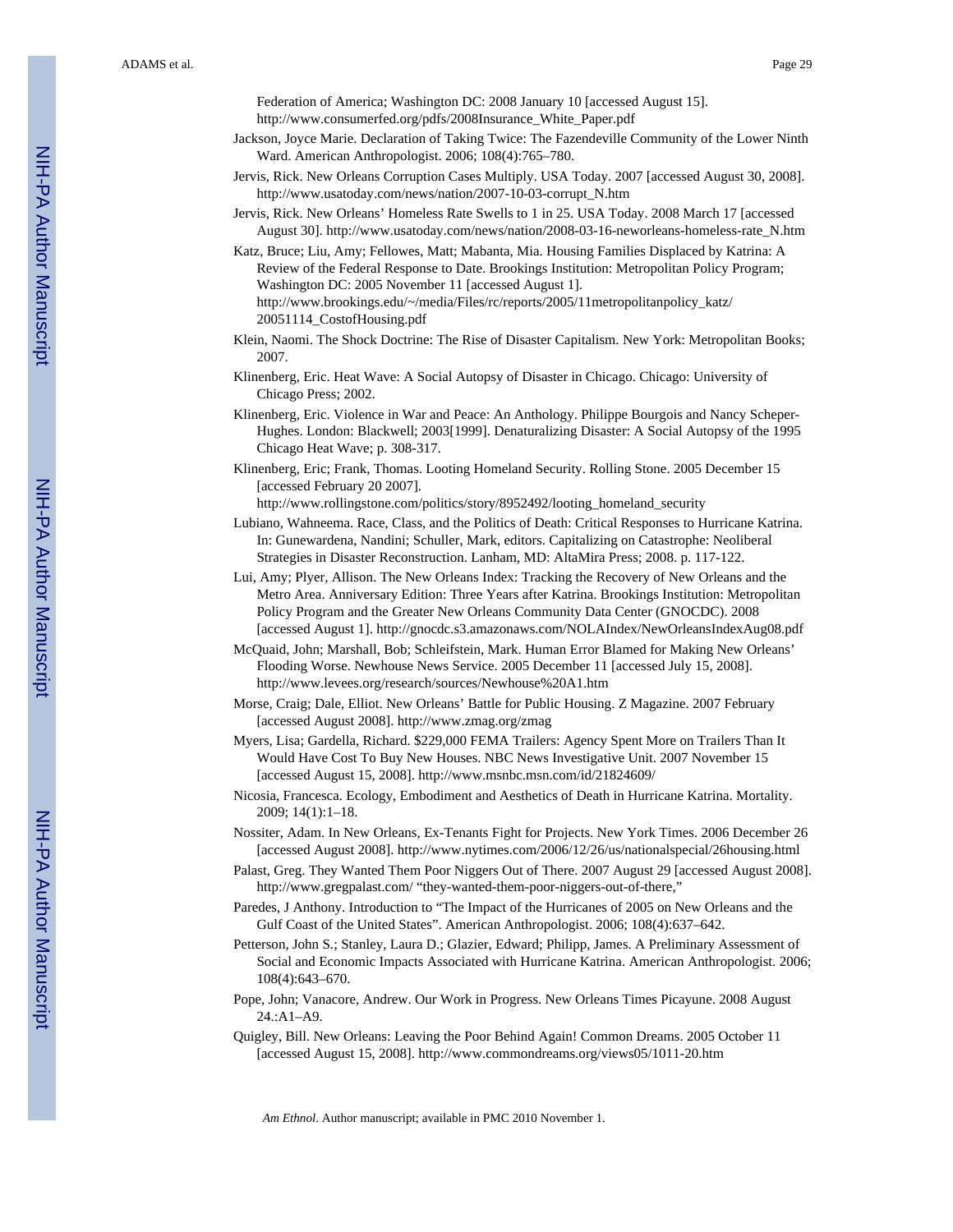- Quigley, Bill. HUD to New Orleans Poor: "Go F(ind) Yourself (Housing)". 2006a June 17 [accessed August 2008]. <http://www.commondreams.org/views06/0617-20.htm>
- Quigley, Bill. New Orleans: HUD Policies Limiting Housing for Poor. 2006b December 29 [accessed August 2008].

<http://www.truthout.org/article/bill-quigley-new-orleans-hud-policies-limiting-housing-poor>

- Quigley, Bill. HUD Demolitions Draw Noose Tighter Around New Orleans. 2007a October 30 [accessed August 2008].<http://www.justiceforneworleans.org>
- Quigley, Bill. HUD Sends New Orleans Bulldozers and \$400,000 Apartments for the Holidays. Buzzflash: Guest Contribution. 2007b December 3 [accessed August 30, 2008]. <http://www.Buzzflash.Com/Articles/Contributors/1460>
- Reed, Adolf, Jr. Class Inequality, Liberal Bad Faith and Neoliberalism: The True Disaster of Katrina. In: Gunewardena, Nandini; Schuller, Mark, editors. Capitalizing on Catastrophe: Neoliberal Strategies in Disaster Reconstruction. Lanham, MD: AltaMira Press; 2008. p. 147-156.
- Rioux P. Staunch St. Bernard. New Orleans Time Picayune. 2008 August 27.:A1–A6.
- Road Home Program (RHP). Eligibility. 2007 [accessed August 19, 2008]. <http://www.road2la.org/homeowner/eligibility-info.htm>
- Road Home Program (RHP). Homeowner Program Stats as of August 15th 2008. 2008 [accessed August 19]. <http://www.road2la.org/default.htm>
- Rose, Kalima; Clark, Annie; Duval-Diop, Dominique. A Long Way Home: The State of Housing Recovery in Louisiana. Policylink. 2008 [accessed August 30]. <http://www.policylink.org/threeyearslater/>
- Russell G. N.O. Blight Ranks Worst in Nation. New Orleans Times Picayune. 2008 August 22.:A1– A16.

San Francisco Bay View. FEMA Trailer Residents Unite as Housing Crisis Looms. New America Media. 2008 June 1 [accessed August 15]. [http://news.newamericamedia.org/news/view\\_article.html?](http://news.newamericamedia.org/news/view_article.html?article_id=d70ccbf7c1e13e7d8949e73d9f004a37) [article\\_id=d70ccbf7c1e13e7d8949e73d9f004a37](http://news.newamericamedia.org/news/view_article.html?article_id=d70ccbf7c1e13e7d8949e73d9f004a37)

- Sastry, Narayan; VanLandingham, Mark. Prevalence of and Disparities in Mental Illness among Pre-Katrina Residents of New Orleans One Year after Hurricane Katrina. University of Michigan and RAND Corporation/Tulane University. Population Studies Center Research Report 08-643. 2008 [accessed August 15].<http://www.psc.isr.umich.edu/pubs/pdf/rr08-643.pdf>
- Saulny, Susan. 5,000 Public Housing Units in New Orleans are to be Razed. New York Times. 2006a June 15 [accessed August 2008].<http://www.nytimes.com/2006/06/15/us/15housing.html>
- Saulny, Susan. A Legacy of the Storm: Depression and Suicide; New York Times. 2006b June 21 [accessed August 15, 2008]. p. A1-
	- A15.[http://www.nytimes.com/2006/06/21/us/21depress.html?\\_r=1&sq=saulny%20new](http://www.nytimes.com/2006/06/21/us/21depress.html?_r=1&sq=saulny%20new%20orleans%20suicide&st=cse&adxnnl=1&oref=slogin&scp=2&adxnnlx=1221664012-LeozacCtwl/K/9uhTwX/ZA) [%20orleans%20suicide&st=cse&adxnnl=1&oref=slogin&scp=2&adxnnlx=1221664012-](http://www.nytimes.com/2006/06/21/us/21depress.html?_r=1&sq=saulny%20new%20orleans%20suicide&st=cse&adxnnl=1&oref=slogin&scp=2&adxnnlx=1221664012-LeozacCtwl/K/9uhTwX/ZA) [LeozacCtwl/K/9uhTwX/ZA](http://www.nytimes.com/2006/06/21/us/21depress.html?_r=1&sq=saulny%20new%20orleans%20suicide&st=cse&adxnnl=1&oref=slogin&scp=2&adxnnlx=1221664012-LeozacCtwl/K/9uhTwX/ZA)
- Scahill, Jeremy. Blackwater Down. Nation. 2005 September 21 [accessed August 25, 2008]. <http://www.thenation.com/doc/20051010/scahill>
- Stephens, Kevin U., Sr; Grew, David; Chin, Karen; Kadetz, Paul; Greenough, P Gregg; Burkle, Frederick M.; Robinson, Sandra L.; Franklin, Evangeline R. Excess Mortality in the Aftermath of Hurricane Katrina: A Preliminary Report. Disaster Medicine and Public Health Preparedness. 2007; 1(1):15–19. [PubMed: 18388597]
- Sturgis, Sue. Kromm, Chris, editor. FEMA Tests Trailers for Toxins. One Year after Katrina: The State of New Orleans and the Gulf Coast; Southern Exposure. 2006 [accessed August 15, 2008]. p. 17[http://southernstudies.org/gulfwatch/reports/One\\_Year\\_After.pdf](http://southernstudies.org/gulfwatch/reports/One_Year_After.pdf)
- Thomas, Greg. It's Not Over Yet: Hurricane Katrina Continues To Take a Toll on the Mental Health of Area Residents. Gambit Weekly, August. 2008; 5:22–23.
- U.S. Census Bureau. Census 2000 Full-Count Characteristics (SF1) and Census 2000 Sample Characteristics (SF3). 2000 [accessed February 20, 2007]. <http://factfinder.census.gov/servlet/BasicFactsServlet>